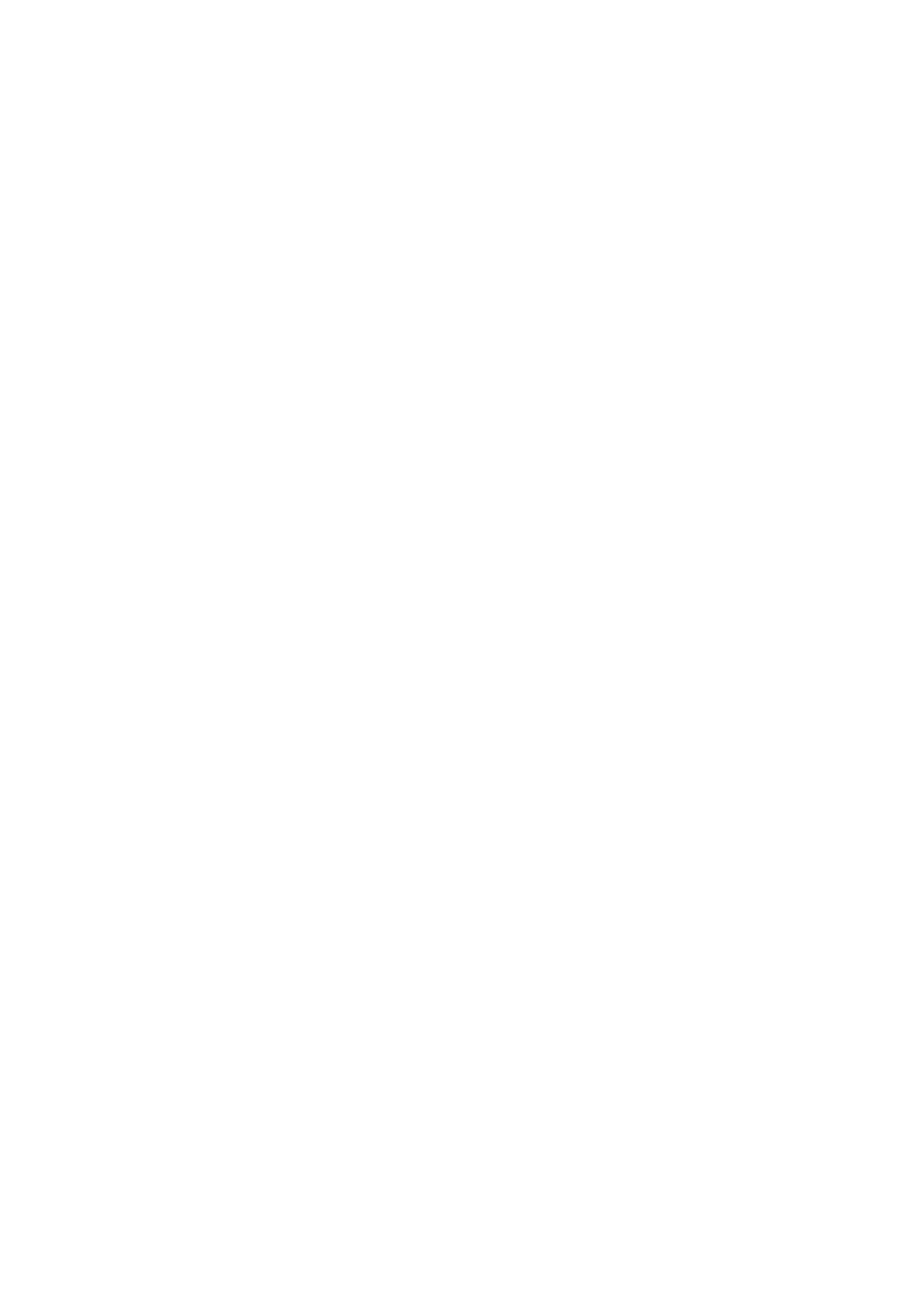# **Demographic translation and tempo effects: An accelerated failure time perspective***-*

Germán Rodríguez

Office of Population Research, Princeton University, 241 Wallace Hall, Princeton, NJ 08544, USA. E-mail: grodri@princeton.edu

**Summary.** In this chapter I review the concept of tempo effects in demography, focusing on the tempo adjustments proposed by Bongaarts and Feeney and drawing on the work of Ryder and Zeng and Land. I show that the period-shift model that underlies the proposed adjustments can be motivated from an accelerated failure time cohort perspective. I propose alternative measures of tempo under changing fertility and mortality that share a synthetic cohort interpretation with the adjusted measure of quantum. I stress similarities between the results for fertility and mortality, particularly in terms of mean age of childbearing and mean age at death, but also note some important distinctions. I conclude that the fertility adjustments can help distinguish quantum and tempo effects, but argue that in the case of mortality the Bongaarts-Feeney measure of tempo-adjusted life expectancy differs from conventional estimates because if reflects past mortality.

# **1 Introduction**

How long do we live? According to the U.S. National Center for Health Statistics, "in 2002 the overall expectation of life at birth was 77.3 years"(Arias, 2004). The center makes clear that this measure represents "what would happen to a hypothetical (or synthetic) cohort if it experienced throughout its entire life the mortality conditions of a particular period in time", in this case 2002. In real life a child born in the U.S. in 2002 would probably live longer than 77.3 years on average, because we expect mortality to improve in the future.

Bongaarts and Feeney (2002, in this volume p. 11 and p. 29) have challenged the conventional wisdom, and created quite a stir in the demographic community, by postulating the existence of mortality "tempo effects" that bias standard measures of longevity, such as the period life expectancy, whenever mortality is changing. The measures are believed to be biased upwards when

 $^\star$   $\odot\rm{2006}$  Max-Planck-Gesellschaft, reprinted with permission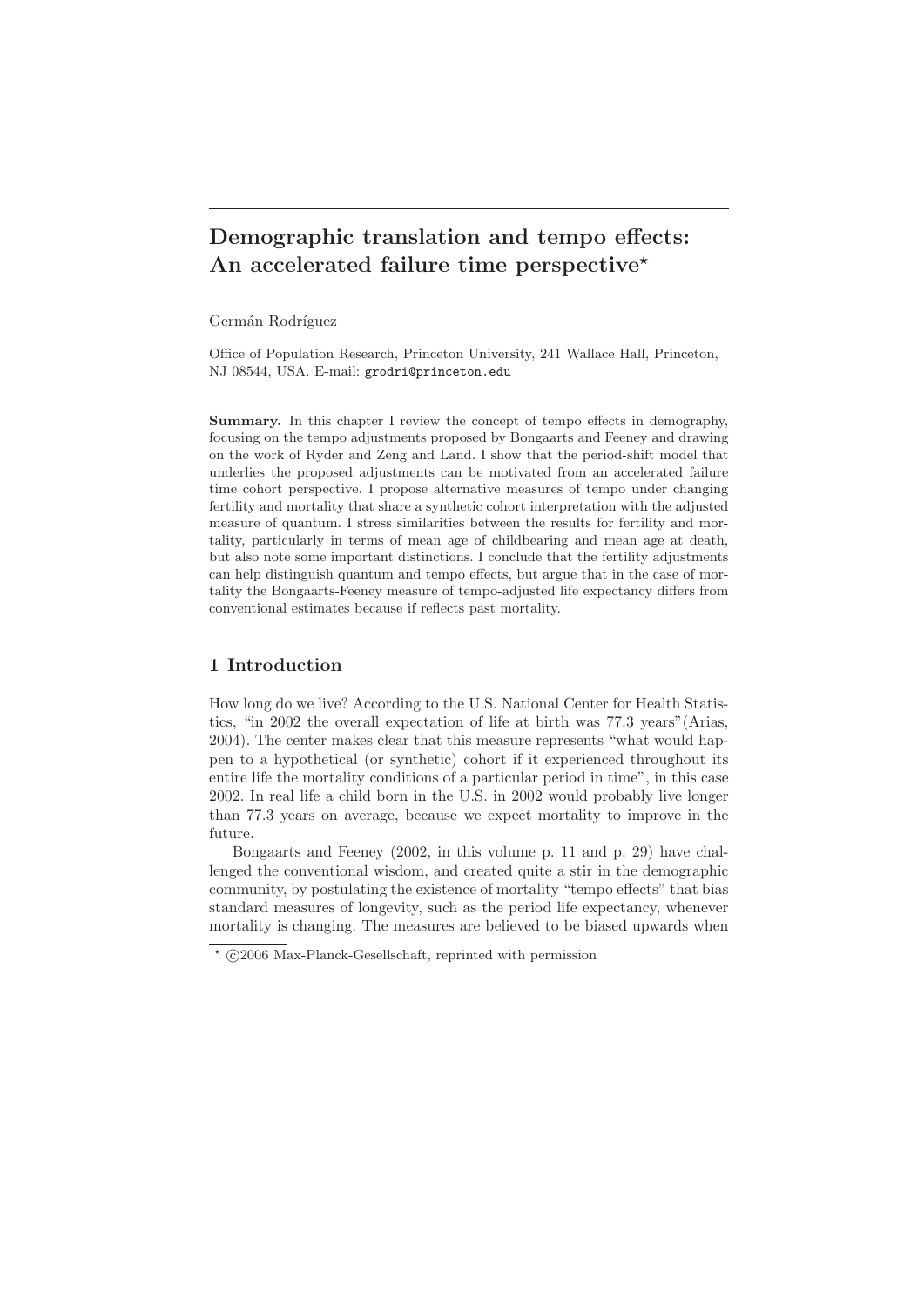expectation of life is increasing, so we don't live as long as we think. Bongaarts and Feeney (in this volume p. 11) note that "[e]stimates of the effect for females in three countries with high and rising life expectancy range from 1.6 yr in the U.S. and Sweden to 2.4 yr in France for the period 1980-1995".

The concept of tempo distortion originated in the field of fertility analysis, where one can draw a clear distinction between quantum and tempo, and refers to the fact that a reduction in period rates could be caused by delays in childbearing without any changes in completed cohort family size. Many demographers have found the extension of these ideas to mortality baffling because a reduction in period mortality rates can only mean that people will die later. With mortality the quantum is fixed, only tempo can change, and no one would mistake one for the other.

It is, of course, possible for cohort and period summaries of age-specific mortality rates to differ. But Bongaarts and Feeney (in this volume p. 11) make the stronger claim that "tempo effects distort both the observed death rates and the corresponding life expectancy". It is also quite likely that mortality rates are distorted by unobserved heterogeneity, particularly at old ages, but Vaupel (2002) reports that Bongaarts believes that "tempo effects can distort mortality in homogeneous populations".

Like others I have gone over the underlying mathematical argument and have found no fault. But I come up with a different interpretation of the Bongaarts-Feeney results. I show that working strictly within their framework, one can produce an estimate of expectation of life when mortality is declining that is higher, not lower, than the conventional estimate. This differs, of course, from the Bongaarts-Feeney adjustment, and I hope the argument will clarify exactly why this is the case. As Wachter (in this volume) has noted "every measure measures something", and we are just measuring different things. Specifically, I will argue that their measure combines the observed force of mortality with features of the age distribution that reflect past rather than current mortality.

Because so much of the work builds upon earlier results on fertility I start with a brief review of Ryder's (1964) famous translation formula. My main goal is to clarify its intent and the conditions under which it is valid. I then review the Bongaarts-Feeney (1998) tempo-adjusted total fertility rate and a synthetic-cohort interpretation due to Zeng and Land (2001, 2002). I show that the period-shift fertility model used by Bongaarts and Feeney can be motivated in terms of a cohort-delay model where the passage of time slows down. I then obtain a measure of mean age of childbearing under changing tempo that complements the Bongaarts-Feeney tempo-adjusted total fertility rate, yet differs from their tempo estimate.

Having laid the groundwork in the field of fertility, where these ideas are less controversial, I move to the field of mortality. I mention briefly why Ryder (1964) didn't pursue a translation formula for mortality, as well as how one might go about it knowing what we know today. I then turn to the Bongaarts-Feeney framework showing how their period-shift mortality model results from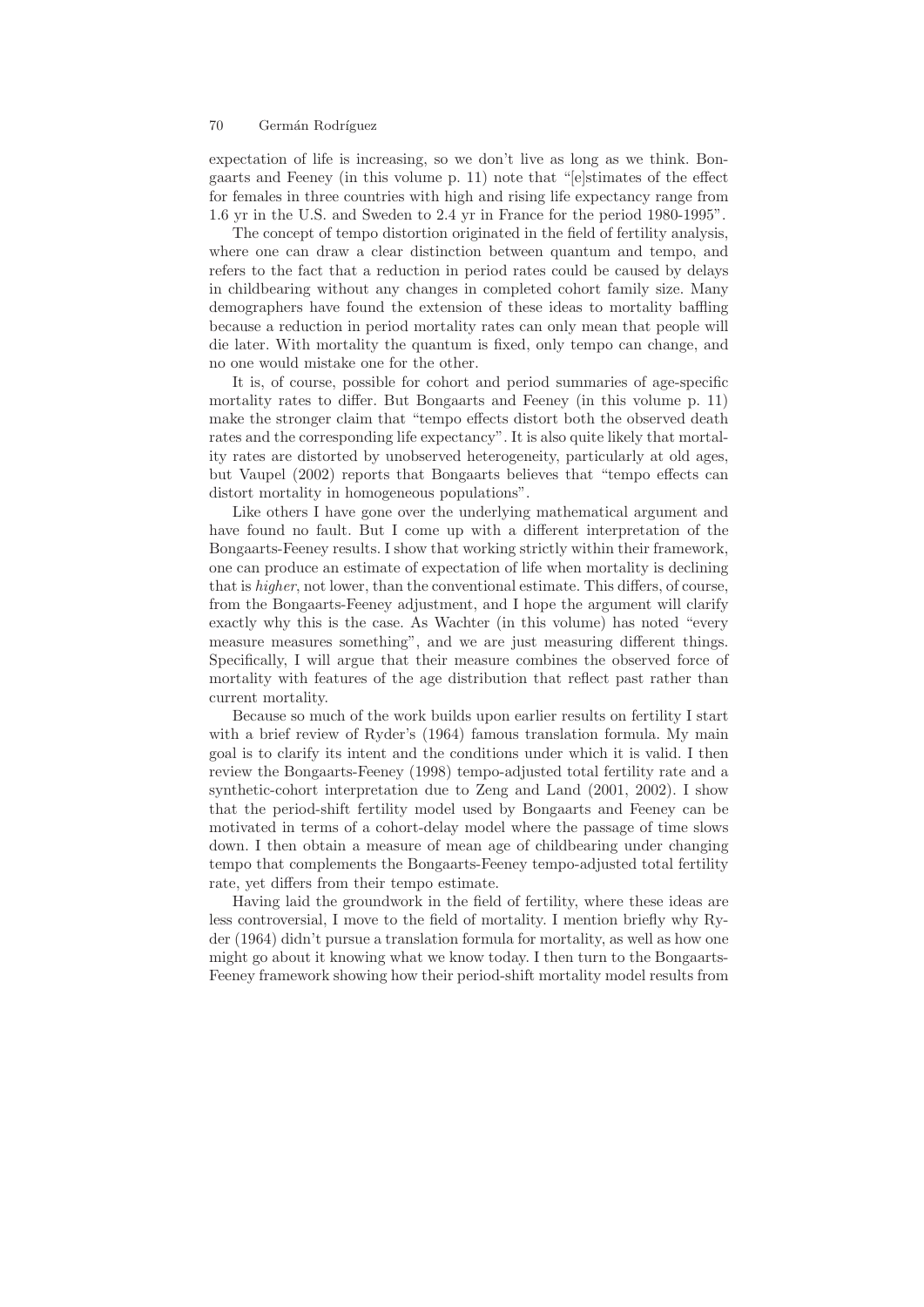a slowing down of time in an accelerated-failure-time framework. I then discuss, and I hope explicate, the various measures of longevity that have been proposed, noting how some of these indices depend on the past via the age structure. I also derive a synthetic cohort measure of life expectancy under changing mortality that provides an exact analog of the measure of fertility tempo derived earlier, yet differs substantially from the Bongaarts-Feeney tempo-adjusted measure of life expectancy.

While most of the chapter emphasizes parallels between the analysis of fertility and mortality, in the discussion I return to some of the fundamental differences noted at the outset. In the case of fertility we have recurrent events where a distinction between quantum and tempo is meaningful and, more importantly, adjustments can be useful in determining the extent to which period changes reflect quantum or tempo effects. In the case of mortality trends have an unambiguous interpretation as tempo effects. The fact that the proposed adjusted measures differ from conventional life expectancy is not due to a bias or distortion, but simply to the fact that they measure different things. Specifically, conventional life expectancy depends only on the force of mortality, whereas the adjusted measures are affected by age composition and thus past mortality.

# **2 Fertility**

Let us consider a surface of age-period fertility rates where  $f(a, t)$  is the fertility rate at age  $a$  and time  $t$ . This rate pertains both to period  $t$ , and to the cohort born at time  $t - a$ .

# **2.1 Translating fertility**

Ryder (1964) was interested in the relative strengths and weaknesses of cohort and period summaries of these rates. Useful summaries for the cohort born at time t include the average number of children per woman,  $TFR_c(t)$ , a measure of the quantum of fertility, and the mean age of childbearing  $\mu_c(t)$ , a measure of the tempo of fertility, defined as

$$
TFR_c(t) = \int f(a, t+a) da \quad \text{and} \quad \mu_c(t) = \int af(a, t+a) da / TFR_c(t). (1)
$$

Together these indices tell us whether women have more or fewer children, and whether they have them earlier or later in life.

The aggregates can also be computed for periods, and are usually interpreted in terms of a synthetic cohort that goes through life bearing children at the current observed rates. The synthetic cohort representing period  $t$  has  $TFR_p(t)$  children at an average age of  $\mu_p(t)$  where

$$
TFR_p(t) = \int f(a, t) da \quad \text{and} \quad \mu_p(t) = \int af(a, t) da / TFR_p(t). \quad (2)
$$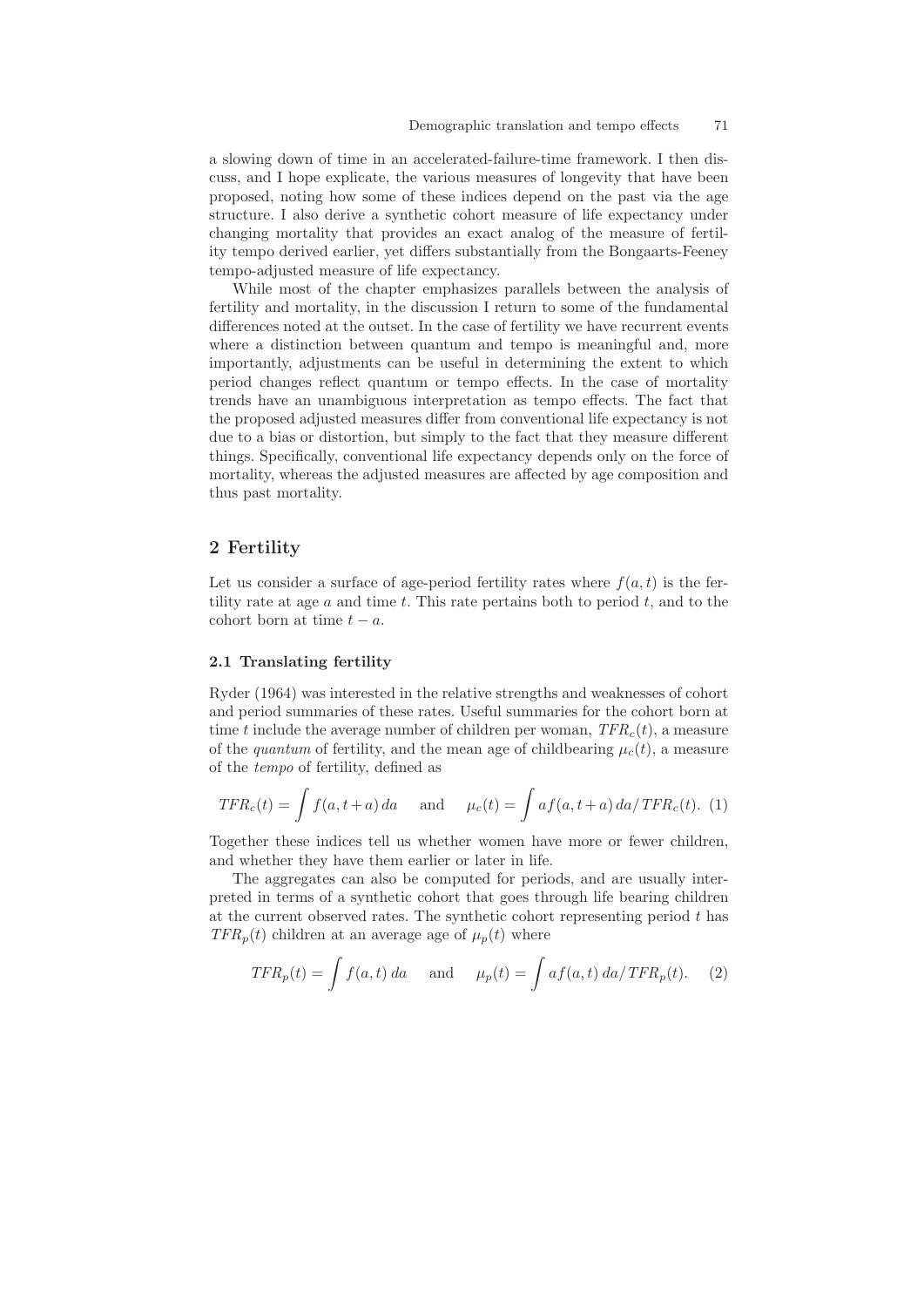Ryder's chief concern was that period summaries provide a distorted view of the behavior of cohorts when fertility is changing, and he was able to formalize this view in a remarkable result.

Ryder (1964) assumes that  $f(a, t)$  may be expanded in a Taylor series separately for each age. The most useful result is obtained by expanding rates for the cohort which is now at its mean age of childbearing and ignoring terms beyond the first derivative. If the cohort of interest has mean age of childbearing  $\mu$ , and was thus born at  $t - \mu$ , we have

$$
f(a, t - \mu + a) \approx f(a, t) + (a - \mu)f'(a, t).
$$
 (3)

Under this approximation Ryder obtained the following relationship between cohort and period TFRs:

$$
TFR_c(t - \mu) = \frac{TFR_p(t)}{1 - r_c},\tag{4}
$$

where  $r_c$  is the time derivative or rate of change of *cohort* mean age of childbearing at time  $t - \mu$ .

This remarkable formula shows that if cohorts postpone childbearing then, to a first order of approximation, the period TFR will fall below the cohort TFR (for the cohort at its mean childbearing age) by an amount that depends on how fast the mean age of childbearing is increasing. If mean age of childbearing is decreasing then the period TFR will rise above the corresponding cohort TFR. This in fact happened during the baby boom, when period TFRs rose to levels that exceeded the completed fertility of all active cohorts (Ryder, 1964; Schoen, 2004).

It is important to note that Ryder's result relies solely on a first-order Taylor series approximation to the rates at each age. Contrary to popular belief, there is no assumption that the shape of the period or cohort schedules is constant, or that the cohort and period TFRs are constant. To see this point note that one can generate rates  $f(a, t)$  that satisfy the assumption of linearity by interpolating between any two arbitrary age schedules  $f(a, 0)$  and  $f(a,\tau)$ .

Ryder (1964) also considered a translation procedure for mean age of childbearing, introducing a second type of formula with stronger assumptions (which may account for some of the confusion). We will not pursue this development further because it is not central to the argument that follows, except to note Ryder's conclusion that "the period mean is a distorted version of the cohort mean" when quantum is changing, "just as the period sum is a distorted version of the cohort sum" when tempo is changing.

# **2.2 Tempo-adjusted fertility**

Bongaarts and Feeney (1998) proposed a tempo-adjusted total fertility rate, usually denoted  $TFR^*$ , based on an expression that looks remarkably like Ryder's translation formula: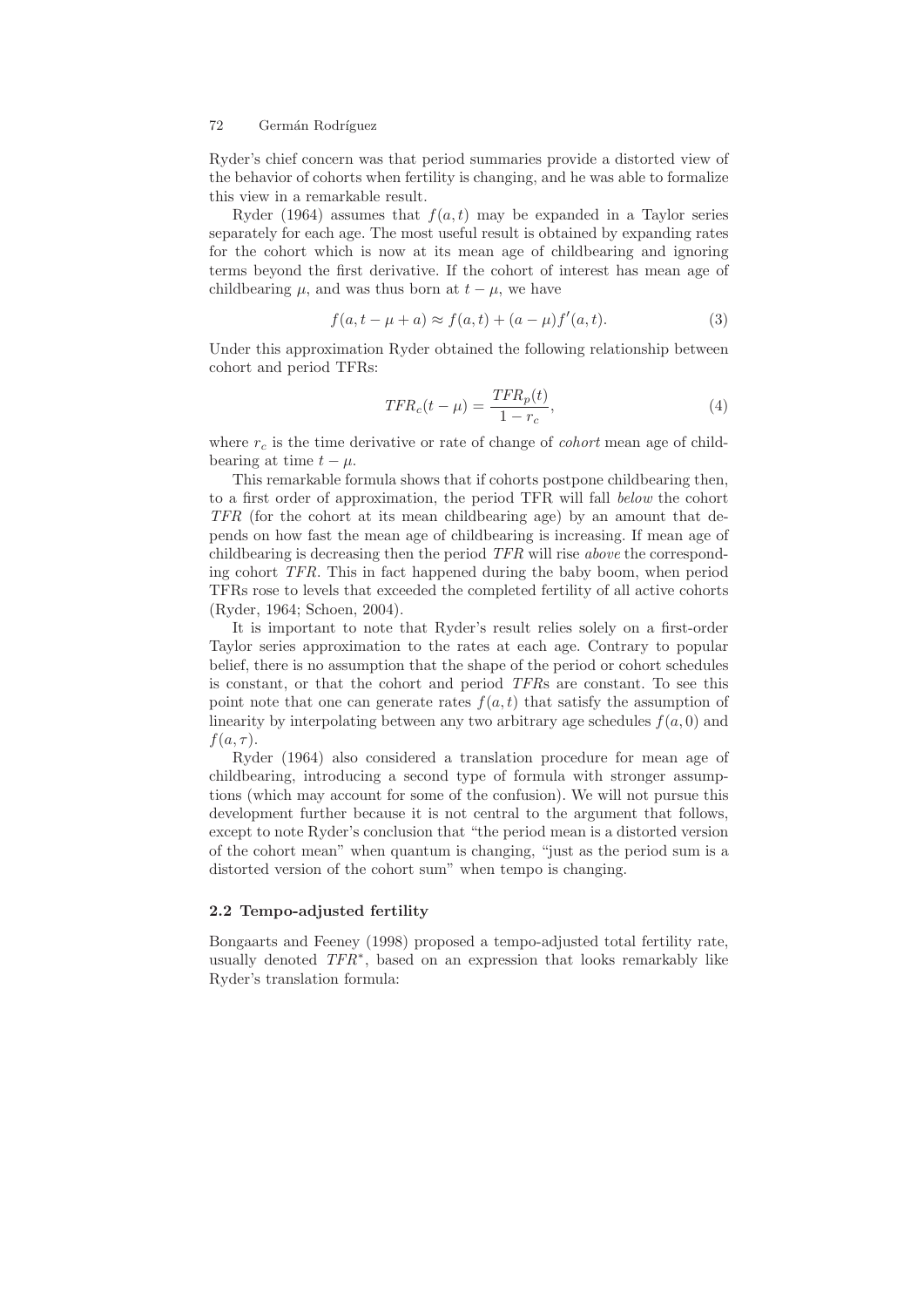Demographic translation and tempo effects 73

$$
TFR^*(t) = \frac{TFR_p(t)}{1 - r_p(t)}.\tag{5}
$$

There are, however, two subtle but important differences. First, the  $r_p(t)$  on the right-hand-side is the rate of change in the period, not the cohort, mean age of childbearing at time  $t$ . This is much easier to calculate from available data. Second, TFR<sup>∗</sup> is not a cohort rate, but rather a pure-period measure representing tempo-corrected fertility, as we will see presently.

A third difference I should mention is that Bongaarts and Feeney recommend applying their procedure separately by birth order, using rates that divide births of a given order by all women. I ignore this breakdown to keep the argument simple. (I also believe that parity-specific fertility is best analyzed using hazard rates where births of order  $k$  are divided by women at parity  $k-1$ , but that's an argument best left for another time; see van Imhoff and Keilman (2000) and the rejoinder by Bongaarts and Feeney (2000).)

We will derive the adjustment in Equation 5 considering a situation where all cohorts start delaying fertility at the same time and rate without reducing their completed family size. The situation where quantum is fixed is simpler– and more relevant to the analysis of mortality—than where quantum is changing as well, although the Bongaarts-Feeney adjustment can be applied in both cases. The assumption of a constant rate also simplifies things, in particular it leads to explicit cohort results, although Equation 5 can also be applied when the rate of change varies over time.

It will be useful to introduce a function  $F(a, t)$  representing the cumulative fertility or average parity of women age  $a$  at time  $t$  (the cohort born at time  $t - a$ ). This schedule can be obtained as a *cohort* integral, by accumulating fertility along a diagonal of the Lexis diagram:

$$
F(a,t) = \int_0^a f(x, t - a + x) \, dx. \tag{6}
$$

The age-period specific rates  $f(a, t)$  are the *cohort* derivatives of these rates, and can be recovered by differentiating  $F(a, c + a)$  with respect to a, i.e. with respect to both age and time.

Let us also introduce a fertility schedule  $f_0(a)$  with corresponding cumulative schedule  $F_0(a)$ , total fertility rate  $TFR_0 = \int f_0(a) da$  and mean age of childbearing  $\mu_0 = \int af_0(a)da / TFR_0$ . This baseline schedule will represent the situation at time zero, so that  $F(a, 0) = F_0(a)$ . If fertility has been constant for a long time we could view all rates prior to time zero as generated by the baseline schedule, but this assumption is not necessary for the developments that follow. All we need is the assumption that just before time zero women were following the cumulative schedule  $F_0(a)$ .

Now suppose that at time zero all cohorts slow down their pace of childbearing at the same rate  $r$ . Let us give this statement a precise meaning. The cohort that has reached average parity  $F_0(a)$  at age a and time zero, and would have been expected to reach parity  $F_0(a + 1)$  a year later, will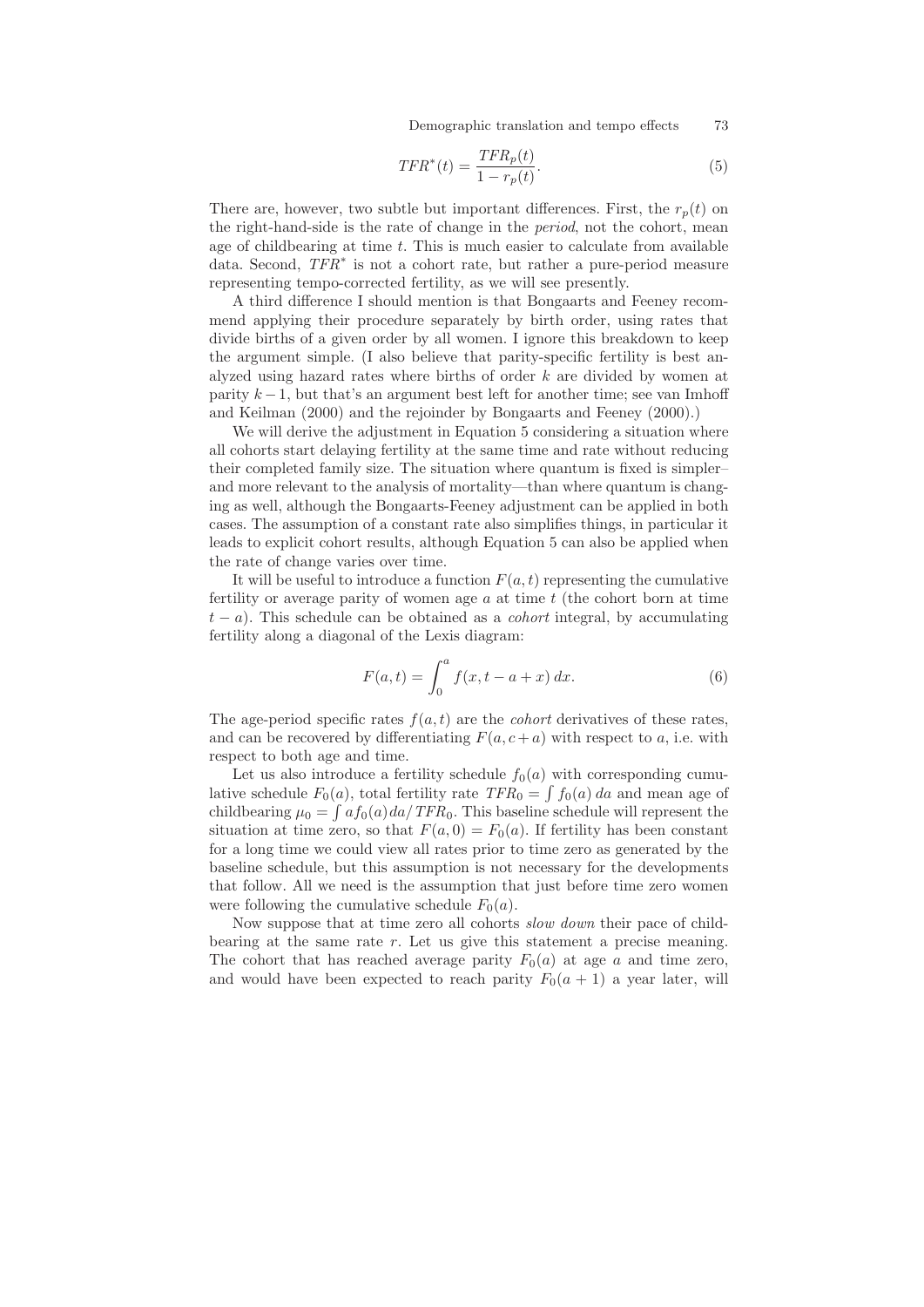instead climb only as far as  $F_0(a+1-r)$ . This is similar to taking a pill that prevents all births (and stops a woman's biological clock) for a fraction  $r$  of the year, but I prefer to work in continuous time. The same idea is used in Coale's (1971) classic nuptiality model, where he speeds up or slows down the Swedish schedule of first marriages. The device of accelerating or slowing down the passage of time is also used in survival analysis, as we will see in Section 3.

It turns out that this slowing down of time is exactly equivalent to a period shift in the cumulative fertility schedule, so that

$$
F(a,t) = F_0(a - rt), \qquad t \ge 0.
$$
\n<sup>(7)</sup>

For example the cohort age a at time zero had parity  $F(a, 0) = F_0(a)$  and will now move to  $F(a + 1, 1) = F_0(a + 1 - r)$ .

If we now take cohort derivatives, differentiating with respect to both age and time (which of course vary together for a cohort) we obtain

$$
f(a,t) = f_0(a - rt)(1 - r), \quad t \ge 0.
$$
 (8)

This shows that when all cohorts slow down the pace of childbearing at the same rate r the age-specific rates are instantly deflated by a factor  $1 - r$  and start shifting to older ages.

The simplest way to prove Equation 8 is to write the period-shift model for a cohort that reaches age a at time  $t = c + a > 0$ , which is

$$
F(a, c + a) = F_0(a - r(c + a)) = F_0(a(1 - r) - rc),
$$
\n(9)

and then take derivatives with respect to  $a$  for fixed  $c$  to obtain

$$
f(a, c + a) = f_0(a(1 - r) - rc)(1 - r) = f_0(a - r(c + a))(1 - r).
$$
 (10)

Integrating the period schedule in Equation 8 over  $\alpha$  for fixed  $t$  we obtain the period TFR, and we can also obtain the period mean age of childbearing. As long as the cumulative schedule continues to shift at a rate  $r$ ,

$$
TFR_p(t) = TFR_0(1 - r) \quad \text{and} \quad \mu_p(t) = \mu_0 + rt. \tag{11}
$$

The period  $TFR$  declines at time zero by a factor  $1-r$  as a result of the delay. This could be misinterpreted as a change in the quantum of fertility when in fact it is a pure tempo effect. The fact that the derivative of period mean age of childbearing is r provides an ingenious way to recover the baseline  $TFR$ simply dividing by  $1-r$ , which leads to the Bongaarts-Feeney formula 5. The key assumption required is that all cohorts delay fertility at the same time and rate.

This leads to a direct interpretation of the tempo-adjusted TFR as a counterfactual measure; paraphrasing Bongaarts and Feeney (1998), it provides an estimate of what the period TFR would have been if cohorts had not delayed childbearing at time t. Note that this is indeed a pure period measure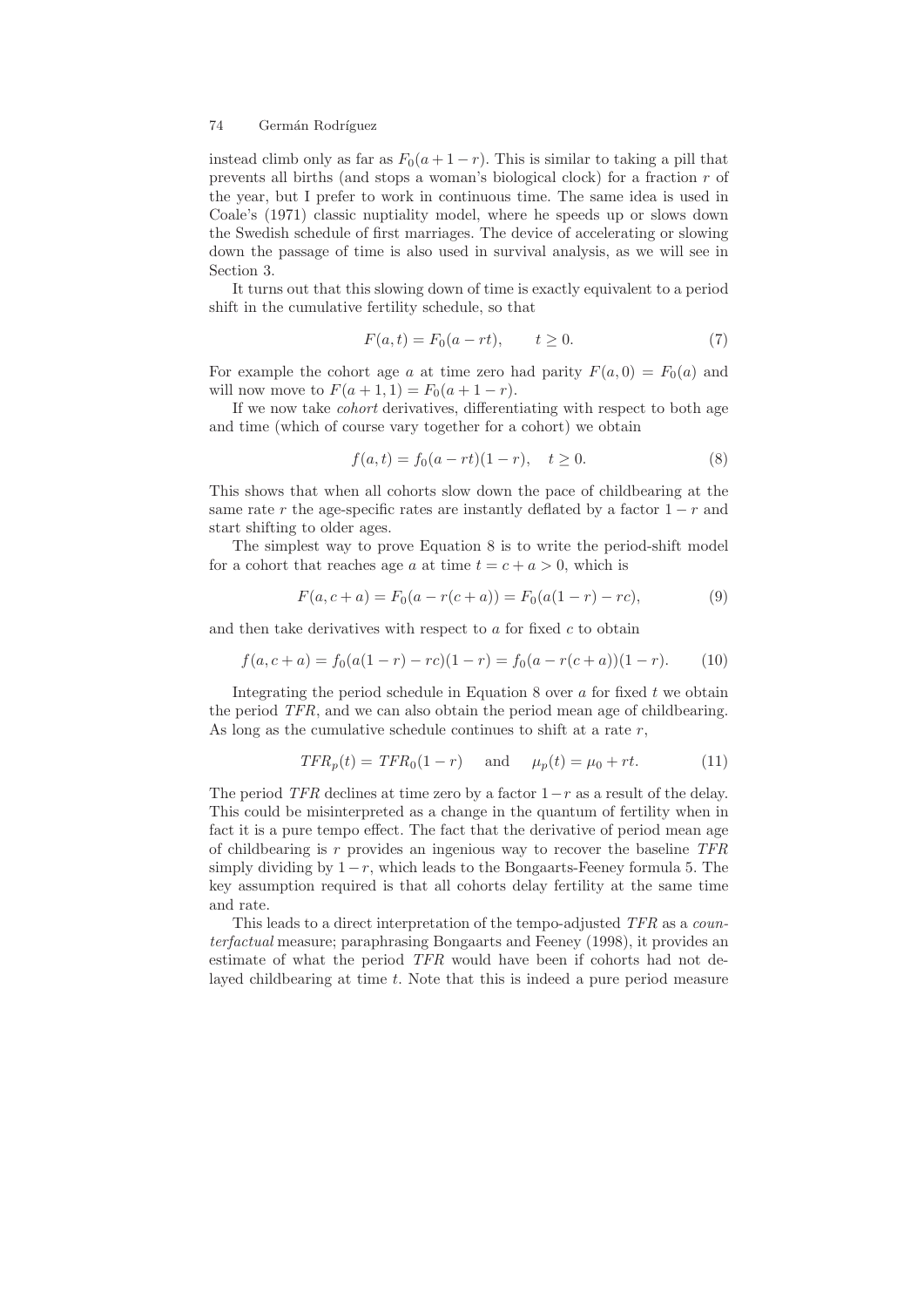as claimed; it estimates  $TFR_0$ , which does not correspond to the completed family size of any real cohort unless fertility has been constant for the last thirty five years or so. It can, however, be interpreted as the completed family size of a synthetic cohort, as we will see below.

It is interesting to note that Bongaarts and Feeney adjust the quantum but not the tempo of fertility, considering the mean age of childbearing unaffected by tempo distortions. This can be seen to be the case in the present framework because  $\mu_p(0) = \mu_0$ , a result that obtains because the factor  $1-r$  appears both in the numerator and the denominator of the mean. Delays affect the mean age of childbearing only after time zero. This point will be quite important when we turn to an analysis of mortality.

#### **2.3 A synthetic cohort interpretation**

In the previous section we focused on period measures. Let us now consider what happens to the cohort that starts childbearing at time zero, when the passage of time slows down. Let  $a_0$  denote the lowest age of childbearing, so the cohort in question was born at time  $-a_0$ . From Equation 8, we see that this cohort would follow the schedule

$$
f^{\dagger}(a) = f_0(a - r(a - a_0))(1 - r) = f_0(a(1 - r) + ra_0)(1 - r).
$$
 (12)

Integrating this expression over all ages a we find the total fertility rate for this cohort to be

$$
TFR^{\dagger} = \int f_0(a(1-r) + ra_0)(1-r) \, da = TFR_0,\tag{13}
$$

where the results follows by changing variables from a to  $y = a(1 - r) + ra_0$ and noting that the Jacobian  $da/dy = 1/(1 - r)$  cancels out the multiplier  $1 - r$ . This result is due to Zeng and Land (2001), who provide a simplified derivation of the Bongaarts-Feeney adjustment.

Because  $TFR^{\dagger} = TFR^*$ , the Zeng-Land approach leads to an interesting interpretation of the Bongaarts-Feeney measure in synthetic cohort terms, as the number of children that a cohort would have under current conditions, if by that we mean the current rates and the fact that they are shifting to older ages at a constant rate r.

The corresponding mean age of childbearing for this cohort can easily be obtained using the same change of variables technique, but appears to have been overlooked in the literature:

$$
\mu^{\dagger} = \int af_0(a(1-r) + ra_0)(1-r) \, da / TFR_0 = \frac{\mu_0 - ra_0}{1-r}.\tag{14}
$$

The notation could be streamlined considerably if we measured age from  $a_0$ as done by Zeng and Land (2001), in which case Equation 14 would simplify to  $\mu^{\dagger} = \mu_0/(1-r)$  and we would have the remarkable result that under a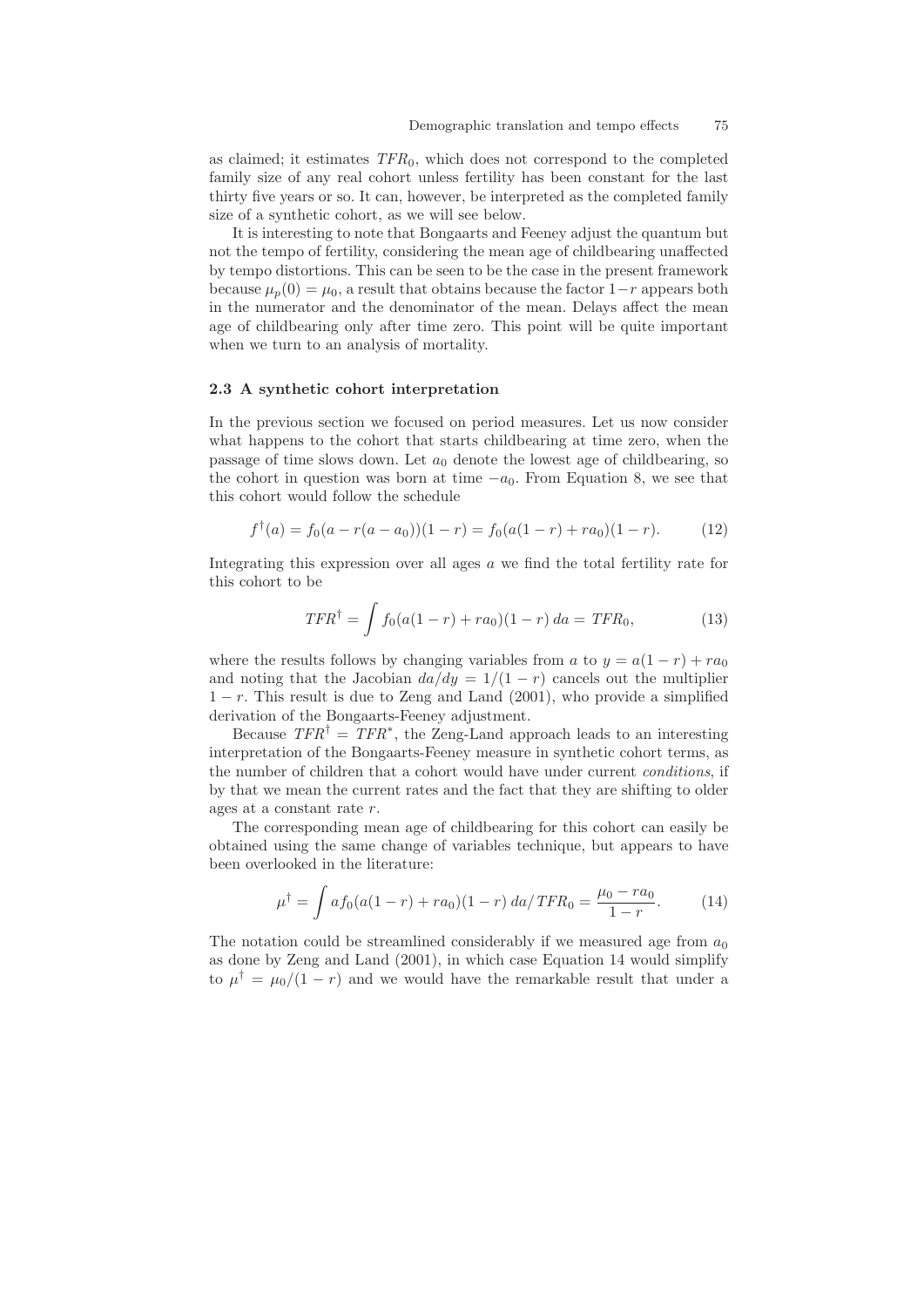period shift the quantum and tempo of fertility are affected exactly the same way.

Bongaarts and Feeney (1998) argue that  $TFR^*$  removes a tempo distortion from TFR, and one could make the point that  $\mu^{\dagger}$  removes a tempo distortion from  $\mu$ . I prefer the more neutral view that the two sets of indices measure different things:  $TFR$  (and  $\mu$ ) tell us how many children a synthetic cohort would have (and when) if it followed a *fixed* period fertility schedule with constant shape, quantum and tempo. In contrast,  $TFR^*$  (and  $\mu^{\dagger}$ ) tell us how many children the synthetic cohort would have (and when) if it followed a shifting period schedule with constant shape and quantum but changing tempo.



**Fig. 1.** Period and cohort rates when childbearing is delayed.

Figure 1 illustrates these ideas with a Coale-Trussell (1974) fertility schedule where 90% of women marry, age at marriage has mean 23 and standard deviation 4, the level of natural fertility (M) is 1 and the control parameter (m) is  $-1$ . Under this schedule the TFR is 4 children per woman and the mean age of childbearing is 29.2. Suppose, however, that women start delaying fertility at the rate of  $r = 0.2$  years per year. As shown in Equation 8, the period age-specific fertility rates would be instantly reduced by 20%, a necessary consequence of the fact that women have slowed down childbearing. The curve labelled "period" shows the deflated schedule, which has a TFR of 3.2 children per woman but the same mean age of childbearing as the original. The curve labelled "cohort" shows the schedule followed by the cohort just starting its reproductive career, assuming the shift continues indefinitely at the same rate. This cohort would have 4.0 children per woman, on average at age 33.5 given by Equation 14.

Figure 2 shows how a shift in a period schedule leads to a stretched cohort schedule. Here we plot the cumulative schedule  $F_0(a)$  in the example at 10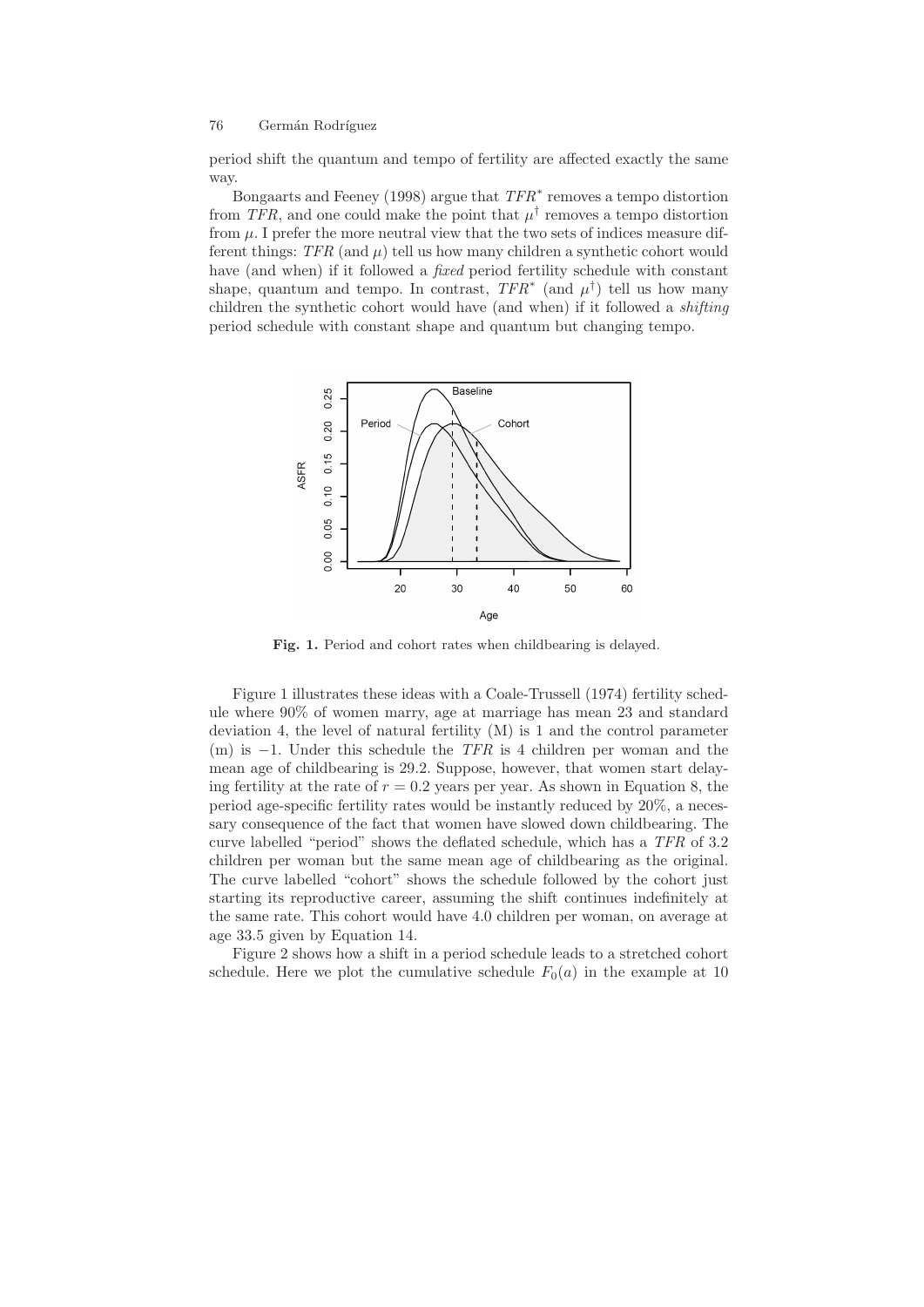

**Fig. 2.** How a period shift in a parity schedule translates into a cohort delay.

year intervals. We also show in gray the parity schedule for the cohort starting reproductive life when the shift starts, and we mark the points where it "borrows" its cumulative fertility from the three central curves. Note that all schedules lead to a completed family size of four, but the cohort takes longer to climb that far.

To summarize, we have illustrated how a reduction in period fertility from 4.0 to 3.2 can result from delayed childbearing without changes in quantum. Noting that mean age of childbearing increases 0.2 years per year we obtain a TFR<sup>∗</sup> of 4.0. We can interpret this number as a counterfactual estimate of what the period TFR would have been if women had not delayed childbearing, in which case the mean age of childbearing would still be 29.2. We can also interpret it as the number of children that a synthetic cohort would have if the delay continued indefinitely, in which case mean age of childbearing would be 33.5. The last estimate pairs  $TFR^*$  with  $\mu^{\dagger}$ , the estimate of mean age of childbearing under changing tempo proposed here.

#### **2.4 Cohort and period shifts**

The foregoing results generalize to multiple cohorts if we assume that the cumulative period schedule  $F(a, t)$  continues to shift according to Equation 7. For later cohorts this means not only that once childbearing starts it proceeds at a slower pace than before, but also that the start of childbearing itself is delayed. This implication of period-shift models will be of some significance when we turn to mortality, and represents a departure from accelerated failure time models.

Following exactly the same change of variables technique we used for the Zeng-Land cohort, we can show that the cohort born at time t for  $t \ge -a_0$ has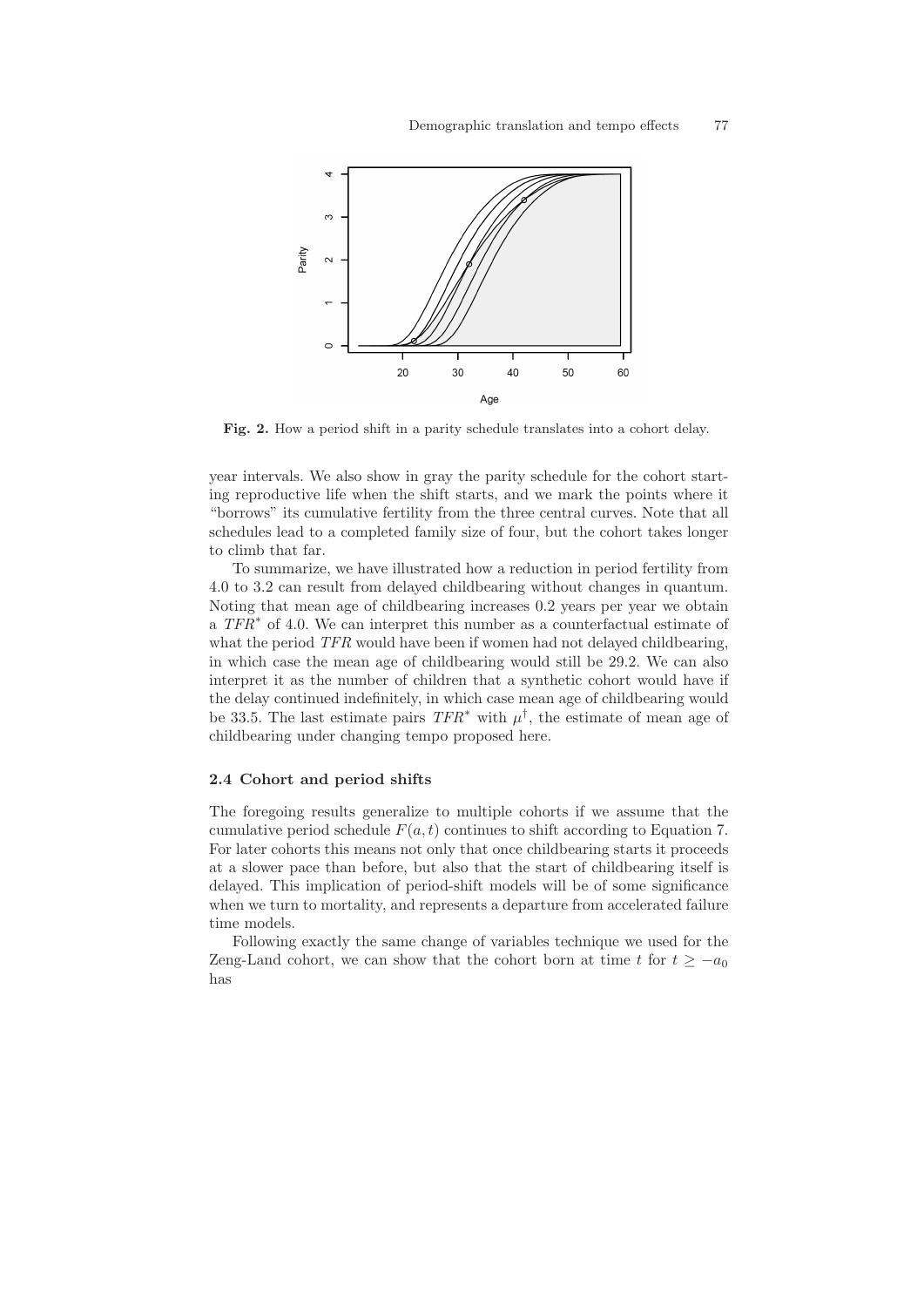$$
TFR_c(t) = TFR_0 \quad \text{and} \quad \mu_c(t) = \mu^{\dagger} + r_c(t + a_0) \tag{15}
$$

where  $r_c$  is the rate of change of cohort mean age of childbearing, and is related to the period derivative by

$$
r_c = \frac{r}{1 - r}.\tag{16}
$$

Equation 16 is due to Zeng and Land (2002), who noted that period changes in tempo provide a distorted view of cohort changes in tempo. (They use the notation  $r^*$  for  $r_c$ .) Note that the cohort considered earlier was born at  $t = -a_0$ , and that evaluating these expressions at that value leads to  $TFR^{\dagger}$ and  $\mu^{\dagger}$ .



**Fig. 3.** Shifting period and cohort fertility schedules.

An interesting implication of these results is that a shift in period fertility schedules generates a parallel shift in cohort fertility schedules, with both moving up the age axis but at slightly different rates  $r$  and  $r_c$ . Figure 3 illustrates this idea using model Coale-Trussell schedules. The left panel shows a period schedule that is shifting to older ages at the rate of  $r = 0.2$  years per year, and the right panel shows the corresponding cohort schedules shifting at the rate of  $r_c = 0.25$  years per cohort.

Thus, under a simple linear shift model cohort and period quantum are constant and differ by a factor  $1-r$  at time zero and later. Cohort and period tempo change over time. The period mean age of childbearing increases at the rate of r years per year starting from  $\mu_0$  at time zero. Cohort mean age of childbearing varies between  $\mu_0$  and  $\mu^{\dagger}$  for the active cohorts at time zero, and increases at the rate of  $r_c$  years per cohort for cohorts that start their reproductive careers after that. These results provide a way to translate cohort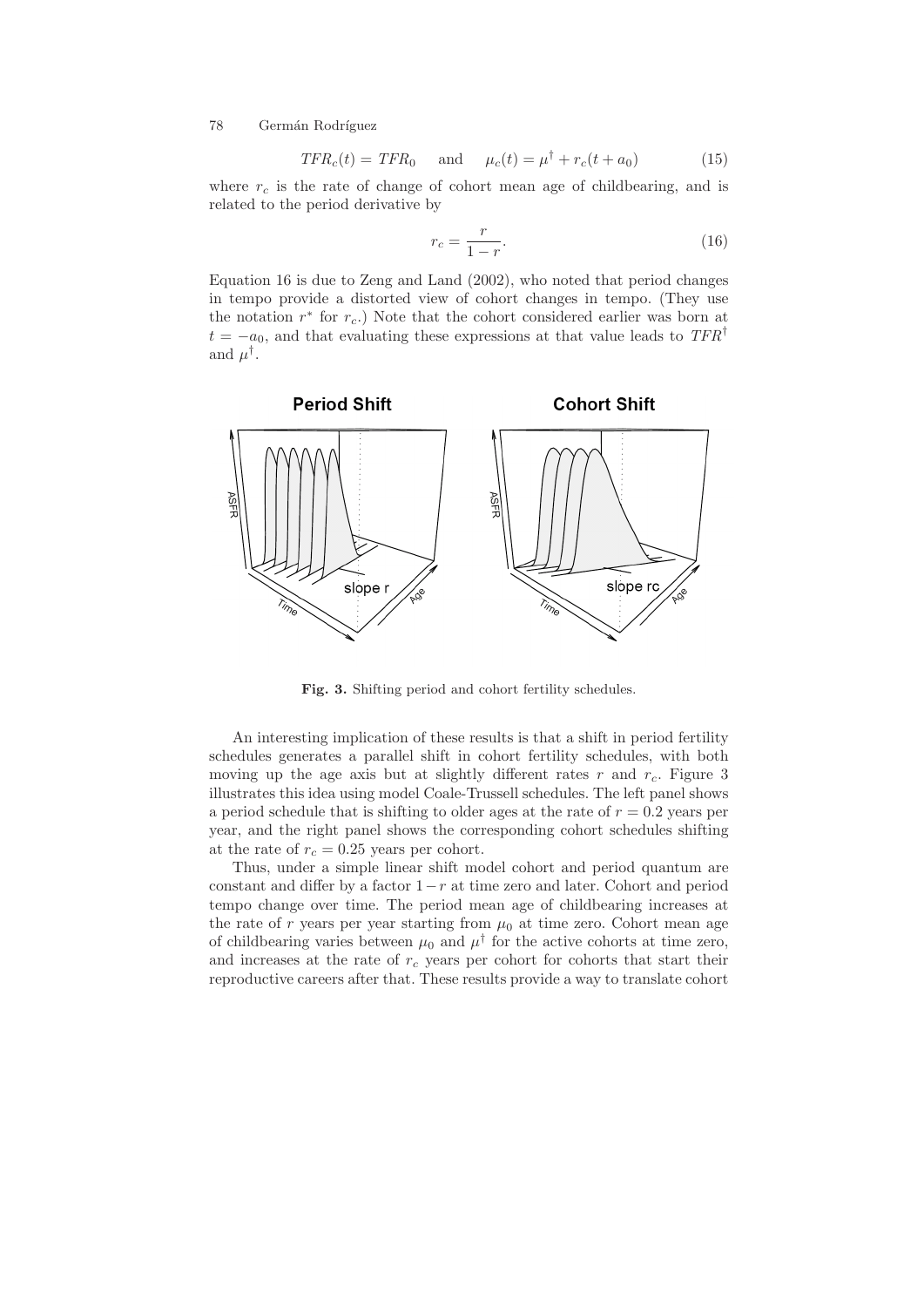and period quantum and tempo, but the assumptions required are stronger than for a simple counterfactual interpretation of TFR∗.

# **3 Mortality**

Let us now turn our attention to mortality, focusing on a surface of ageperiod specific rates  $\mu(a, t)$  representing the force of mortality at age a and time t for the cohort born at  $t - a$ . The rates along a diagonal can be used to compute a cohort life table, but the data required are often not available and the calculation can only be completed after the cohort has died.

More often the mortality rates for fixed  $t$  are used to compute a *period* life table, which may be interpreted in terms of a synthetic cohort that goes through life subject to the force of mortality prevailing at time  $t$ . Bongaarts and Feeney's concern is that period measures, including the period expectation of life and the rates themselves, may be distorted by a tempo effect.

# **3.1 Mortality translation**

Ryder (1964) noted that "the development of translation procedures has proven more difficult for mortality functions than for fertility functions" because of the multiplicative relationships involved in an attrition process, although he made some headway working with the logarithms of the rates. Keilman (1994) later obtained useful translation formulas for the hazards of non-repeatable events, but these do not lead to simple summary results such as Equation 4.

Further progress can be made working with a *survival* surface where  $S(a, t)$ represents the probability that someone born at time  $t - a$  will survive to age a at time t,

$$
S(a,t) = \exp\{-\int_0^a \mu(x, t - a + x) \, dx\}.
$$
 (17)

A nice feature of this surface is that integrating along a diagonal leads to cohort life expectancy:

$$
e_0^{(c)}(t) = \int_0^\infty S(a, t + a) \, da. \tag{18}
$$

Unfortunately, integrating over  $a$  for fixed  $t$  does not lead to period life expectancy unless mortality is constant. It does, however, lead to a meaningful alternative period measure of longevity, the cross-sectional average length of life (CAL) described by Guillot (2003):

$$
CAL(t) = \int_0^\infty S(a, t) \, da. \tag{19}
$$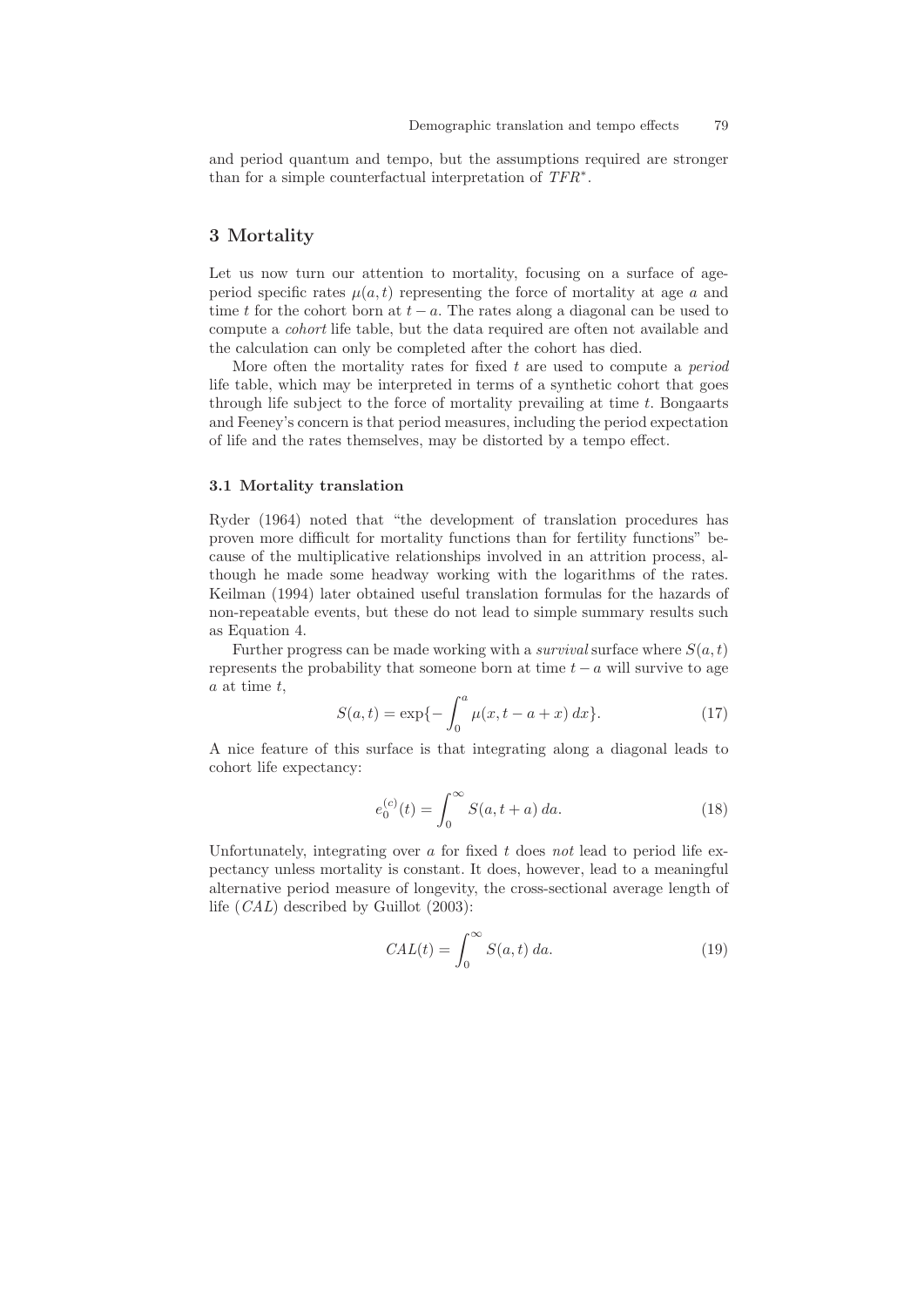The survival probabilities  $S(a, t)$  for fixed t may be interpreted as the age distribution of a population that has a constant stream of births and is subject to the mortality risks  $\mu(a, t)$ . Bongaarts and Feeney (in this volume p. 11) call this the standardized age distribution. CAL is a function of this age distribution and thus depends on past mortality, a point to which we will return later.

In addition to life expectancy and CAL it will be useful to define  $\alpha =$  $\int aS(a) da / \int S(a) da$ , the mean age in the stationary population implied by a survival schedule  $S(a)$ . A straightforward application of Ryder's (1964) translation formula, which would expand the survival probabilities for the cohort now at its mean stationary age around the current age distribution using a first-order Taylor series, yields

$$
e_0^{(c)}(t - \alpha) = \frac{CAL(t)}{1 - r_c},
$$
\n(20)

where  $r_c$  is the rate of change in the cohort mean stationary age. This shows that, to a first order of approximation, CAL falls below cohort life expectancy when mortality is declining, to an extent determined by the speed of the decline, provided we line up cohorts and periods using mean stationary age.

Guillot (in this volume) applies Ryder's ideas using a somewhat different approach, but reaches essentially the same conclusions. He divides  $CAL(t)$  by an index of distributional distortion to obtain an adjusted measure, which can be interpreted as a weighted average of the life expectancies of all cohorts alive at  $t$ . He then notes in an application to France that the result is close to the life expectancy of the cohort born at time  $t-A(t)$ , where  $A(t)$  is the mean age of the stationary population at time t, between 30 and 37 years for France in the twentieth century. Here we divide by  $1 - r_c$  instead of the distortion index, and use cohort rather than period mean age. But we both conclude that when mortality declines CAL falls below the life expectancy of the cohort near its mean stationary age. (I later show under different assumptions that CAL equals the life expectancy of the cohort now at its mean age at death.)

One could take this result to mean that CAL provides a distorted view of cohort life expectancy, or is subject to a tempo effect when mortality is declining, in much the same way that the period TFR distorts cohort fertility. I prefer to view it as indicating that when mortality is declining the age structure lags behind the cohort mortality schedule. In other words, it takes a while for a population to forget its past.

I realize that applying a formula developed for the quantum of fertility to the tempo of mortality seems unusual, if not plain wrong, but Ryder's result is quite general. Given any age-period surface, it relates a cohort integral to a period integral and to the rate of change of the first cohort moment. In fertility we applied it to age-specific rates, so the integrals are measures of quantum and the first moment is tempo. In mortality we applied it to survival probabilities (or age distributions), so the integrals are mean survivals and the first moment is mean stationary age.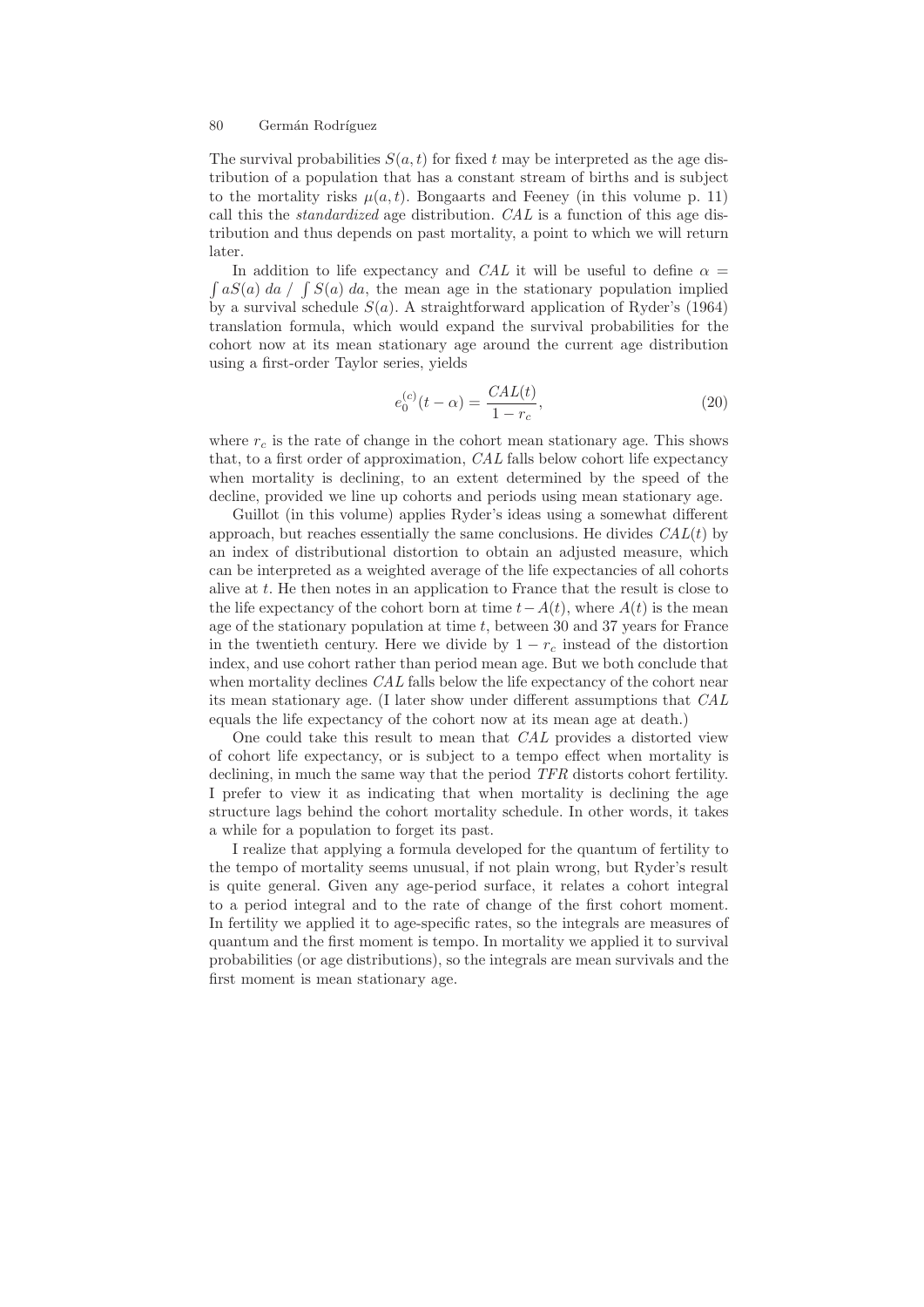# **3.2 The Bongaarts-Feeney model**

The Bongaarts-Feeney model of mortality change is formally identical to the fertility model, except that the period schedule that shifts over time is the standardized age distribution  $S(a, t)$  rather than the parity schedule  $F(a, t)$ . In this section we motivate the model in terms of a slowing down of the passage of time, just as we did for fertility. Later we discuss various period and cohort measures of longevity under the model.

Let  $S_0(a)$  denote a survival function and let  $d_0(a)$  and  $\mu_0(a)$  denote the corresponding density and hazard functions. This could be a conventional period life table or a mathematical model. We will assume that at time zero survival is governed by  $S_0(a)$  in the sense that all cohorts are following this schedule. This is equivalent to assuming that the population is stationary with age distribution  $S_0(a)$ .

Suppose, however, that at time zero all cohorts postpone death at the same rate  $r$ . Consider specifically the cohort that has reached age  $a$  at time zero, of which a fraction  $S_0(a)$  is still alive. We would expect a fraction  $S_0(a +$ 1) to be alive a year later at age  $a + 1$ , but instead we observe that the proportion surviving has increased to  $S_0(a+1-r)$ . It is precisely as if the cohort had aged only 1−r years in one year. This type of model is known in the statistical literature as an accelerated life model, see for example Kalbfleisch and Prentice (2002). The situation is similar to taking a pill that prevents death (and stops aging) for a fraction  $r$  of the year, but I prefer to view the process as developing in continuous time.

Remarkably, this model is equivalent for all active cohorts to a period shift in the standardized age distribution, where

$$
S(a,t) = \begin{cases} 1 & \text{if } a < rt \\ S_0(a-rt) & \text{if } a \ge rt \end{cases}
$$
 (21)

For example the survival probabilities for the cohort considered in the previous paragraph are  $S(a, 0) = S_0(a)$  and  $S(a + 1, 1) = S_0(a + 1 - r)$ . If we compute a cohort derivative, differentiating Equation 21 with respect to both age and time, and changing sign, we obtain a density reflecting the age distribution of deaths at each time

$$
d(a,t) = \begin{cases} 0 & \text{if } a < rt \\ d_0(a-rt)(1-r) & \text{if } a \ge rt. \end{cases}
$$
 (22)

Note that  $d(a, t)$  is a probability density function only for a cohort, i.e. if we consider  $d(a, c + a)$  for fixed c. The period profile is not a real density but a collection of densities for various cohorts, and in this model it integrates to  $1 - r$ , not one. Bongaarts and Feeney (in this volume p. 11) call the integral of  $d(a, t)$  for fixed t the total mortality rate (TMR). Watcher (in this volume) notes that it can be interpreted as a period count of deaths.

If we divide the deaths  $d(a, t)$  by the numbers exposed  $S(a, t)$  we obtain the age-period specific force of mortality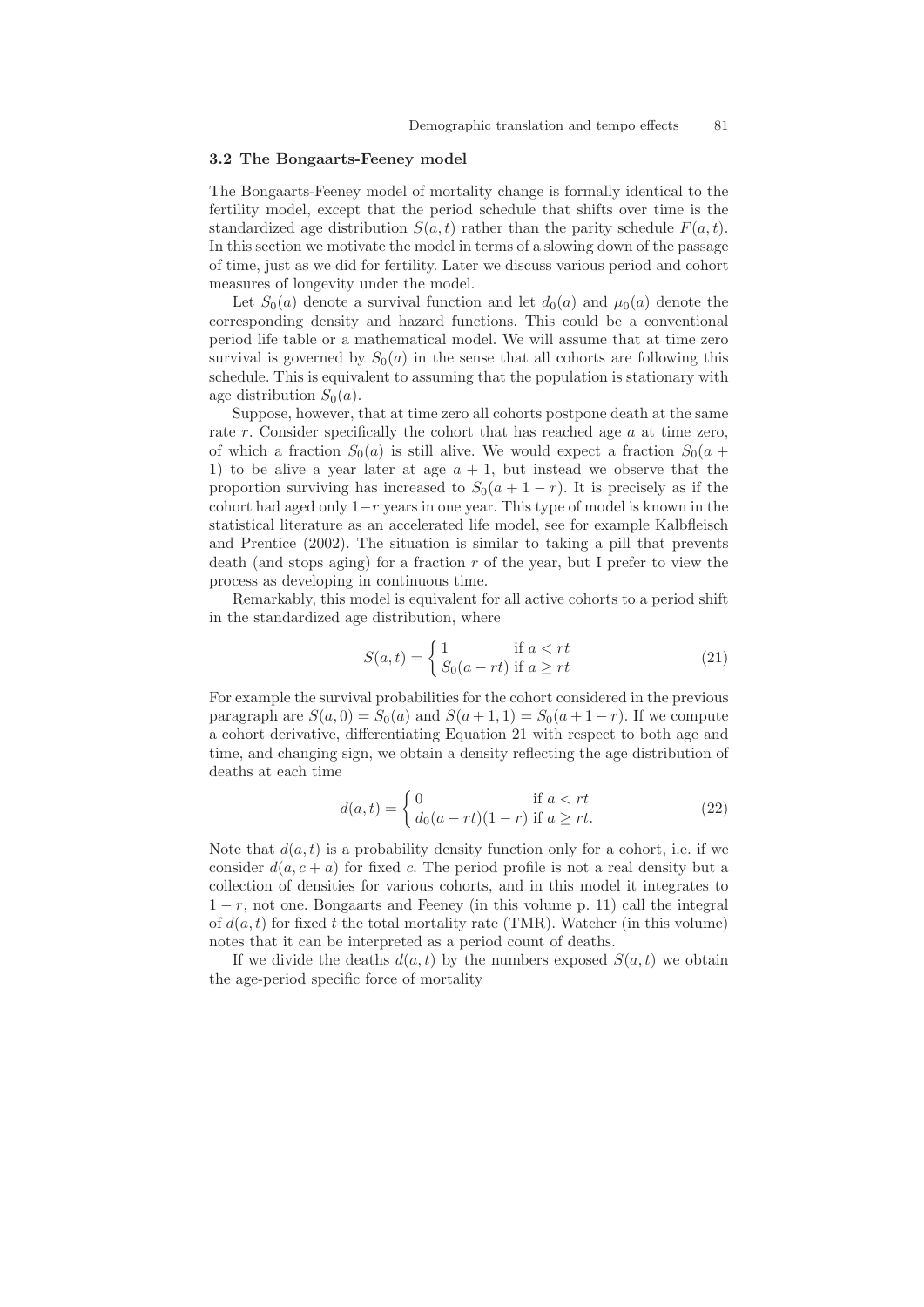$$
\mu(a,t) = \begin{cases} 0 & \text{if } a < rt \\ \mu_0(a - rt)(1 - r) & \text{if } a \ge rt. \end{cases}
$$
\n(23)

This is both a period and a cohort hazard, pertaining to time  $t$  and to the cohort born at  $t - a$ . Note that when all cohorts start delaying death at the same rate the hazard is instantly deflated by a factor  $1 - r$  and starts shifting to older ages. This is clearly a tempo effect, as it is caused by a delay in death. I don't believe, however, that it is a distortion. The only way that cohorts can delay death is by dying at lower rates, so I view the reduction in hazards as real. The interesting question concerns the implications of this change for longevity.

It will be useful to introduce for completeness two additional functions defined by Bongaarts and Feeney (in this volume p. 11) in (their) Equations 5a and 5b. If we differentiate  $S(a, t)$  with respect to time only (as opposed to time and age simultaneously) we obtain the death density

$$
d_s(a, t) = d_0(a - rt),
$$
\n(24)

and dividing this by the survivors  $S(a, t)$  we obtain the hazard

$$
\mu_s(a, t) = \mu_0(a - rt). \tag{25}
$$

These are proper density and hazard functions for  $a \geq rt$  and can best be viewed as inherent features of the standardized age distribution  $S(a, t)$ , so I will call then the age-distribution density and hazard, respectively. Note that under the period shift model the observed force of mortality  $\mu(a, t)$  is proportional to the age distribution hazard  $\mu_s(a, t)$ , with proportionality factor  $1 - r$ . This is called the *proportionality* assumption in the Bongaarts-Feeney framework.

I should also note that Bongaarts and Feeney consider a more general shift model where the rate of delay is not a constant r but a function of time  $r(t)$ . I stick to the linear case because it is simpler and leads to explicit results for cohorts.

# **3.3 Four measures of longevity**

Bongaarts and Feeney (in this volume p. 11) consider four measures of longevity, denoted  $M_1$  to  $M_4$ . Three of them are equal under the period-shift model of the previous section. The odd one out is period life expectancy.

The first measure is cohort average length of life (CAL)

$$
M_1(t) = CAL(t) = \int_0^\infty S(a, t) \, da. \tag{26}
$$

This measure is easily computed by integrating the standardized age distribution. From Equation 21 we find that under the period shift model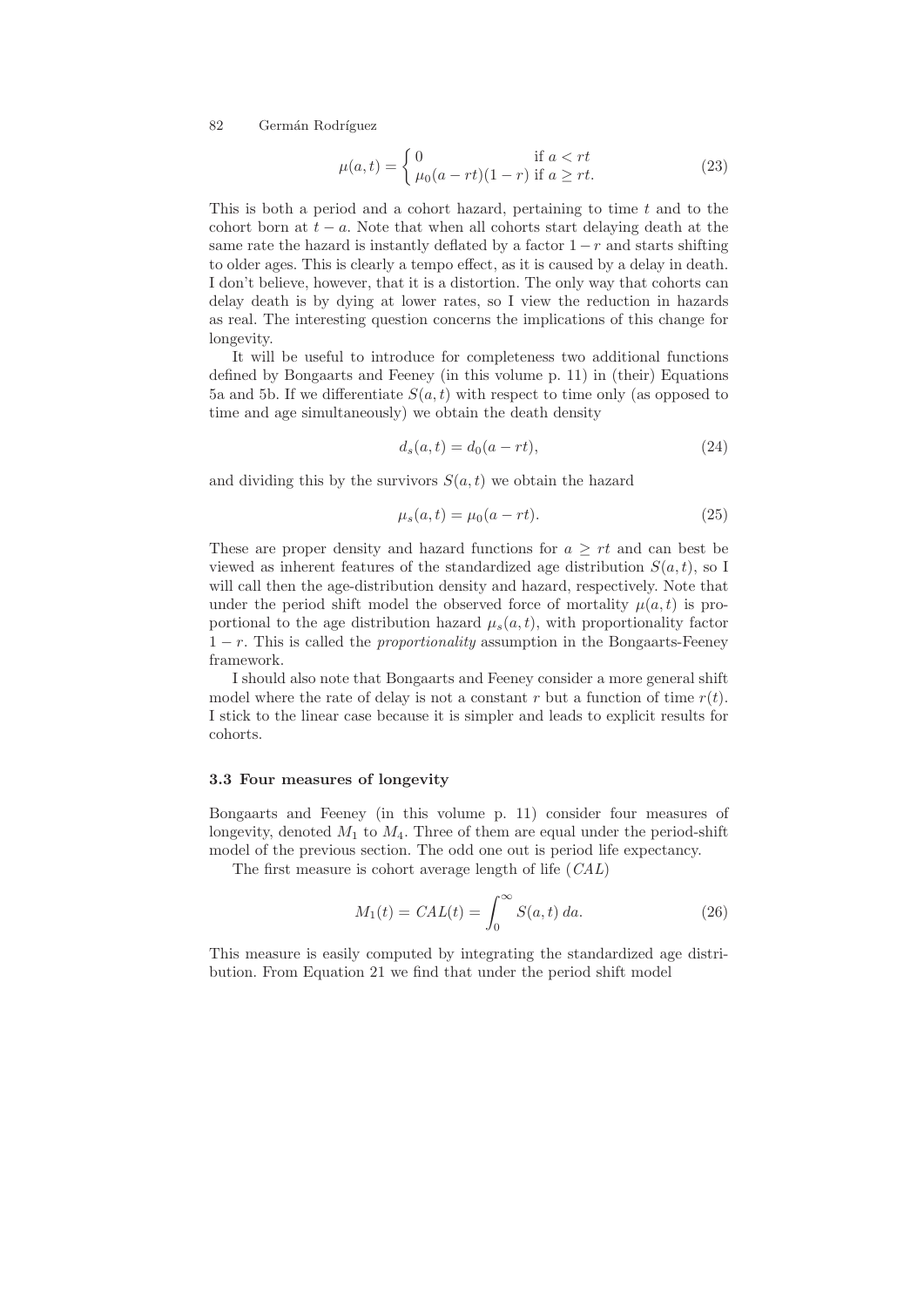Demographic translation and tempo effects 83

$$
CAL(t) = CAL(0) + rt,
$$
\n(27)

where  $CAL(0)$  is both  $CAL$  and the conventional expectation of life in the baseline schedule  $S_0(a)$ . CAL may be computed as an ordinary mean age at death where deaths are obtained by applying the age-distribution hazard  $\mu_s(a, t)$  to the standardized age distribution  $S(a, t)$ . Interestingly, CAL doesn't change when cohorts start postponing death, but it starts increasing at the rate of r years per year as long as the shift (or slow down of time) continues. This occurs because CAL is based solely on the age structure at time t, and does not respond to changes in mortality until these are reflected in the age structure.

The second measure is standardized mean age at death

$$
M_2(t) = \int_0^\infty a d(a, t) \, da / \int_0^\infty d(a, t) \, da,\tag{28}
$$

which is based on the standardized age distribution of deaths at time  $t$ . The deaths in this index result from applying the current force of mortality  $\mu(a, t)$ to the standardized age distribution  $S(a, t)$ , and may thus be viewed as a measure that depends both on current mortality risks and the current age distribution.

Under the period-shift model the force of mortality  $\mu(a, t)$  and the agedistribution hazard  $\mu_s(a, t)$  are proportional, with proportionality factor  $1-r$ . Because this factor appears both in the numerator and denominator of the mean it cancels out, so  $M_2(t) = M_1(t)$  as noted by Bongaarts and Feeney (in this volume p. 11). If the proportionality assumption is not satisfied, however, the two indices will differ.

The third measure is conventional period life expectancy

$$
M_3(t) = e_0^{(p)}(t) = \int_0^\infty \exp\{-\int_0^a \mu(x, t) \, dx\} \, da. \tag{29}
$$

This index may also be viewed as an ordinary mean age at death where deaths result from applying the force of mortality  $\mu(a, t)$  to the stationary population implied by that hazard, which is of course the period survival function  $\exp\{-\int_0^a \mu(x,t) \, da\}$  (not to be confused with  $S(a,t)$ ). This measure depends on the current force of mortality only.

Under the period shift model the force of mortality  $\mu(a, t)$  is proportional to  $\mu_s(a, t)$  and therefore the period survival function is a power of the standardized age structure, but there is no simple relationship between  $M_3(t)$  and either  $M_1(t)$  or  $M_2(t)$ .

Note that when cohorts start postponing death the conventional expectation of life reacts instantly. Because it depends only on the force of mortality  $\mu(a, t)$ , which has been deflated by a factor  $1-r$ , conventional life expectancy  $e_0$  will increase. This is again a tempo effect, but in my view is not a distortion. Conventional life expectancy is just a summary of age-period specific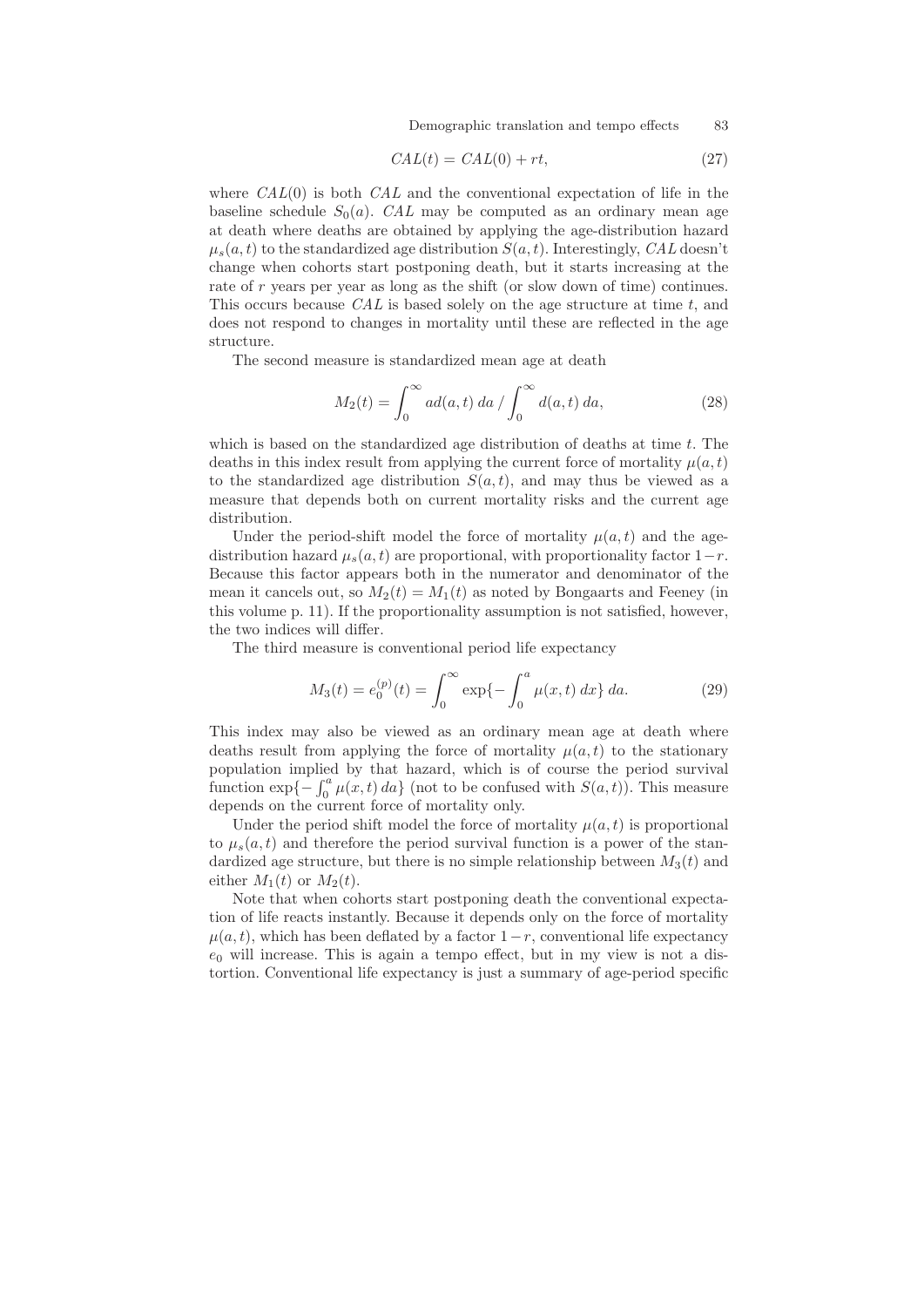mortality, and responds appropriately by increasing when the rates decline. In particular, the synthetic cohort interpretation of  $e_0$  as the mean lifetime implied by the current rates continues to be correct.

The fourth measure is the Bongaarts-Feeney tempo-adjusted life expectancy. This index seeks to remove the tempo effect from the force of mortality dividing by  $1 - r$  and is therefore defined as

$$
M_4(t) = \int_0^\infty \exp\{-\int_0^a \mu(x, t)/(1 - r) \, dx\} \, da. \tag{30}
$$

Under the period-shift model  $\mu(a, t)$  is proportional to  $\mu_s(a, t)$  with proportionality factor  $(1 - r)$  and therefore  $M_4(t) = M_1(t) = M_2(t)$ , as noted by Bongaarts and Feeney (in this volume p. 11). In this case the adjusted measure can be viewed as an ingenious way to estimate CAL or mean age at death from the observed hazard. If the model does not hold, however,  $M_4(t)$  is a different measure that ostensibly depends only on the current force of mortality and the rate of delay r, but in practice requires knowledge of the standardized age distribution for estimation. Watcher (in this volume) provides a characterization of  $M_4(t)$  that clarifies this issue.

To summarize, when cohorts start delaying death conventional life expectancy reacts instantly, whereas the other three measures react more slowly, increasing only as the changes work their way into the age structure. The fundamental issue is whether this is a bias or distortion in conventional life expectancy. I argue that it is just a reflection of the fact that when mortality declines the age structure lags behind the force of mortality. To further explore this issue we now look at the cohort implications of the period-shift model.

#### **3.4 Cohort survival**

Consider again the cohort born at the time the period shift, or the slowing down of the passage of time, starts. This cohort would have been expected to follow the schedule  $S_0(a)$  but instead will follow a stretched schedule, where the probability of surviving to age  $\alpha$  is

$$
S^{\dagger}(a) = S_0(a(1 - r)). \tag{31}
$$

This result follows directly from the period-shift model in Equation 21 and shows that each calendar year the cohort ages only  $1 - r$  years.

Figure 4 illustrates how a period shift leads to a cohort delay using a Weibull distribution that is shifting towards higher ages at a rate of 0.2 years per year, an artificially high rate chosen to make the illustration clear. I show the schedule at the start of the process as well as 25, 50, 75 and 100 years later, and superimpose the survival probabilities that would apply to a synthetic cohort undergoing this regime, highlighting the ages where the cohort survival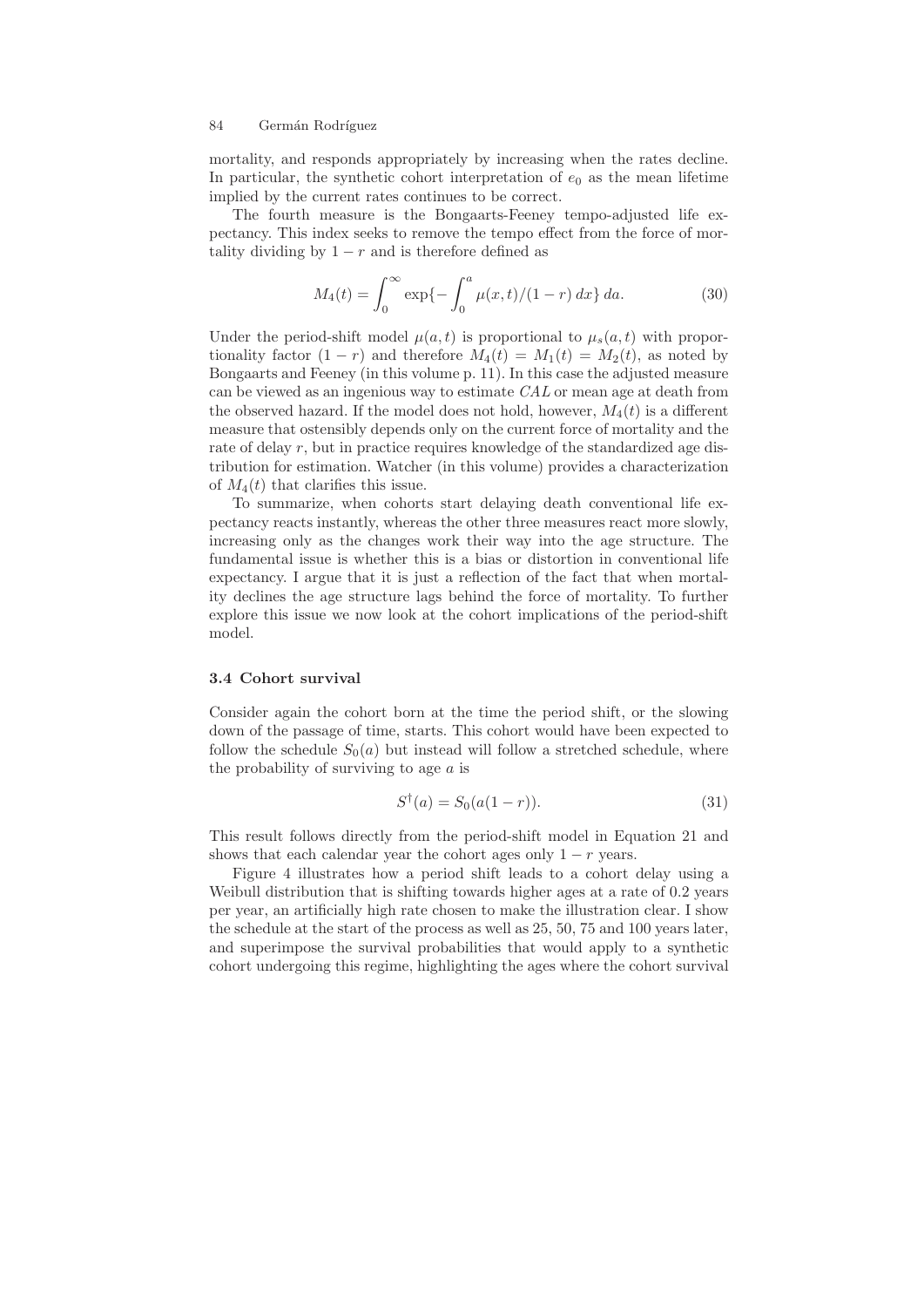

**Fig. 4.** How a period shift in survival translates into a cohort delay.

"borrows" its probability from the three central curves. The analogy to Figure 2 for fertility should be obvious.

We can compute the expectation of life under  $S^{\dagger}(a)$  using the same change of variables technique that we used in the case of fertility:

$$
e_0^{\dagger} = \int_0^{\infty} S_0(a(1-r)) \, da = \int_0^{\infty} S_0(y) \frac{dy}{1-r} = \frac{e_0}{1-r}.\tag{32}
$$

We find that if  $r > 0$  the expectation of life under a shifting schedule exceeds the value it would have if the schedule remained fixed. The area under the original curve is  $e_0$ , the shaded area under the stretched curve is  $e_0^{\dagger}$ .

Note by way of illustration that life expectancy in the U.S. today is 77.3 under a fixed mortality schedule, but would be 85.8 if the schedule shifted 0.1 years per year, which is the observed gain in period life expectancy between 2001 and 2002. The value 85.8 is computed simply as 77.3/0.9.

Let us return to  $S^{\dagger}(a)$ , the survival function that applies to our synthetic cohort. Differentiating we find the density to be

$$
d^{\dagger}(a) = \frac{d}{da}S^{\dagger}(a) = \frac{d}{da}S_0(a(1-r)) = d_0(a(1-r))(1-r).
$$
 (33)

The hazard, computed as the ratio of deaths to survival, is

$$
\mu^{\dagger}(a) = d^{\dagger}(a)/S^{\dagger}(a) = \mu_0(a(1-r))(1-r). \tag{34}
$$

Thus, if the mortality schedule shifts 0.1 years per year, a 60 year old would be exposed to 90% of the risk that would have applied at age 54 under a static schedule. These results are consistent with Equations 22 and 23 in the previous section, and thus with equations 8b and 8c in Bongaarts and Feeney (in this volume p. 11). (We showed before that their  $\frac{d}{dt}M_2(t) = r$ .)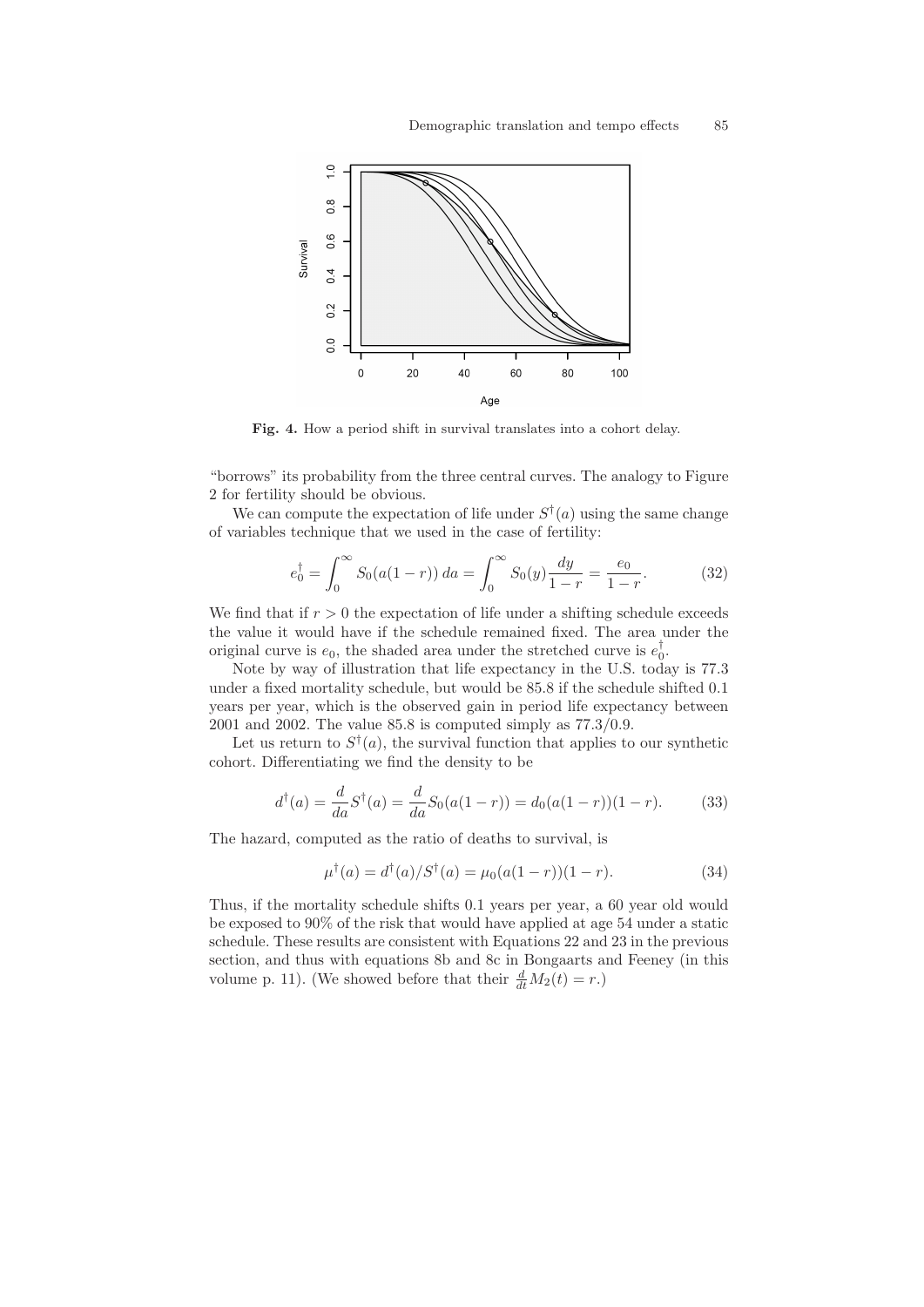We note again that as soon as time slows down the hazard is deflated by a factor  $1 - r$ , which is how the cohort manages to live longer. Consider an example where the baseline survival  $S_0(a)$  is Weibull with parameters p and  $\lambda$ , so  $S_0(a) = \exp\{- (\lambda a)^p\}$ . In this case the stretched survival  $S^{\dagger}(a)$  is also Weibull with parameters p and  $\lambda^{\dagger} = \lambda(1-r)$ , so the shift and consequent slowing down of the passage of time translate into a proportionate reduction in the hazard at all ages. Kalbfleisch and Prentice (2002) show that the Weibull is the only distribution where the accelerated life and proportional hazards families coincide.

For an example more relevant to human mortality, at least in adult ages, consider a Gompertz model with parameters  $\alpha$  and  $\beta$ , where the baseline hazard  $\mu_0(a) = \exp{\{\alpha + \beta a\}}$  increases exponentially with age. In this case the stretched survival is also Gompertz but with parameters  $\alpha^{\dagger} = \alpha + \log(1 - r)$ and  $\beta^{\dagger} = \beta(1 - r)$ , a result that follows directly from the general expression given above. In this case the change in the hazard is not proportional, but relatively larger at older ages. For a country such as the U.S., where adult mortality is roughly Gompertz, a shift of 0.1 years per year starting at age 30 would reduce the hazard by 10% at age 30, 30% at age 60 and 46% at age 90. As a result a 30 year old, who is expected to live another 48.4 years under current conditions, would live on average about 53.8. (These calculations are based on  $\alpha = -9.696$  and  $\beta = 0.0855$ , which implies  $\alpha^{\dagger} = -9.545$  and  $\beta^{\dagger} =$ 0.07694. Note that for a shift starting at age  $a_0$  rather than zero  $\alpha^{\dagger} = \alpha +$  $log(1-r) + \beta ra_0$ . The value of  $e_0^{\dagger} = 53.8$  can be obtained as  $48.4/0.9$  or by numerical integration of the Gompertz hazard.)

These results can be extended to multiple cohorts, just as we did in the case of fertility, by assuming that the standardized age distribution continues to shift at a constant rate. Using essentially the same argument as in the previous section, we can show that the cohort born at time  $t > 0$  goes through the survival schedule

$$
S(a, t + a) = \begin{cases} 1 & \text{if } a < \frac{tr}{1 - r} \\ S_0(a - r(t + a)) & \text{otherwise} \end{cases} \tag{35}
$$

and thus has life expectancy

$$
e_0^{(c)}(t) = e_0^{\dagger} + r_c t,\tag{36}
$$

where  $e_0^{\dagger}$  is the life expectancy of the cohort born at time zero and  $r_c$ , the rate of change in cohort life expectancy, is

$$
r_c = \frac{r}{1 - r}.\tag{37}
$$

The cohort born at time zero experiences just a stretching of the survival function  $S_0(a)$ , which yields a plausible model for all ages. Subsequent cohorts, however, are assumed to experience no mortality until they reach age  $r_c t$ , at which time they join a stretched and shifted schedule. This feature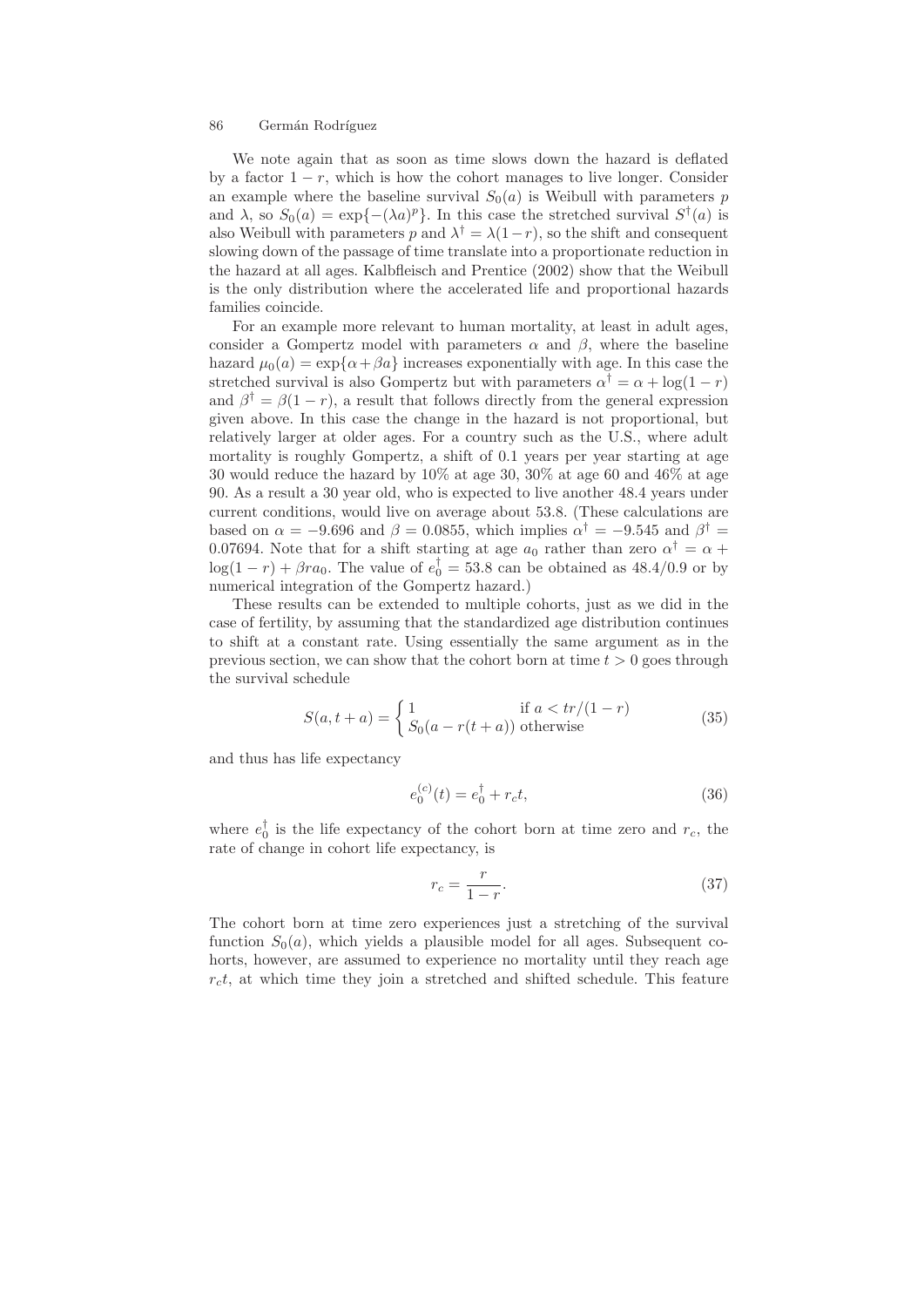makes the model less realistic in multiple-cohort settings unless one restricts its applicability, as Bongaarts and Feeney do, to the adult ages, say above 30, in low mortality populations.

With these caveats, the foregoing results allow us to relate period CAL or mean age at death to cohort life expectancy. As we noted in the previous section, when mortality declines the age structure lags behind the force of mortality and as a result

$$
CAL(t) < e_0^{(p)}(t) < e_0^{(c)}(t). \tag{38}
$$

Under the period-shift model we can be a bit more precise. We can show that the Bongaarts-Feeney measure  $M_4$ , which is then the same as  $CAL, M_1$  and  $M_2$ , is the life expectancy of the cohort now at its mean age at death:

$$
CAL(t + e_0^{(c)}(t)) = e_0^{(c)}(t),
$$
\n(39)

a result easily verified by direct substitution, noting that the cohort born at t has mean age at death  $(e_0 + rt)/(1 - r)$ . Alternatively, one can go back in time and note that the cohort dying today was born at time  $(t - e_0^T)/(1 + r_c)$ and has life expectancy  $CAL(t)$ .

Goldstein (in this volume) has also derived the translation formula (39) and has used it to show that under a continuing linear shift the cohort born today would have life expectancy given by equation (32); this provides increased confidence in these results.

To summarize, conventional life expectancy  $e_0$  measures how long a new born would live under current rates. This may not be a realistic estimate if mortality is declining. Under a period-shift model we have shown that a new born would in fact live longer,  $e_0^{\dagger}$  years. On the other hand period *CAL*, mean age at death and the Bongaarts-Feeney adjusted measure  $M_4$  would all be lower, corresponding to the mean age at death of the cohort now reaching its life expectancy, provided the assumptions underlying the simpler linear shift model are satisfied.

#### **3.5 A proportional hazards model**

We now consider an example where the assumption is not quite satisfied, and therefore CAL,  $M_2$  and  $M_4$  differ. Specifically, consider a population with a constant stream of births and no mortality before age 30. Suppose the force of mortality follows a Gompertz function with  $\alpha = -9.997$  and  $\beta = 0.0855$ , which as noted earlier fits very closely the U.S. 2002 life table. Suppose further that mortality has been constant long enough for the population to become stationary. In this case all four measures,  $CAL$ , mean age at death,  $e_0$  and the Bongaarts-Feeney tempo-adjusted life expectancy  $M_4$  are 78.45.

Suppose now that at time zero the force of mortality declines 20% at all ages. The conventional period life expectancy, being just a summary of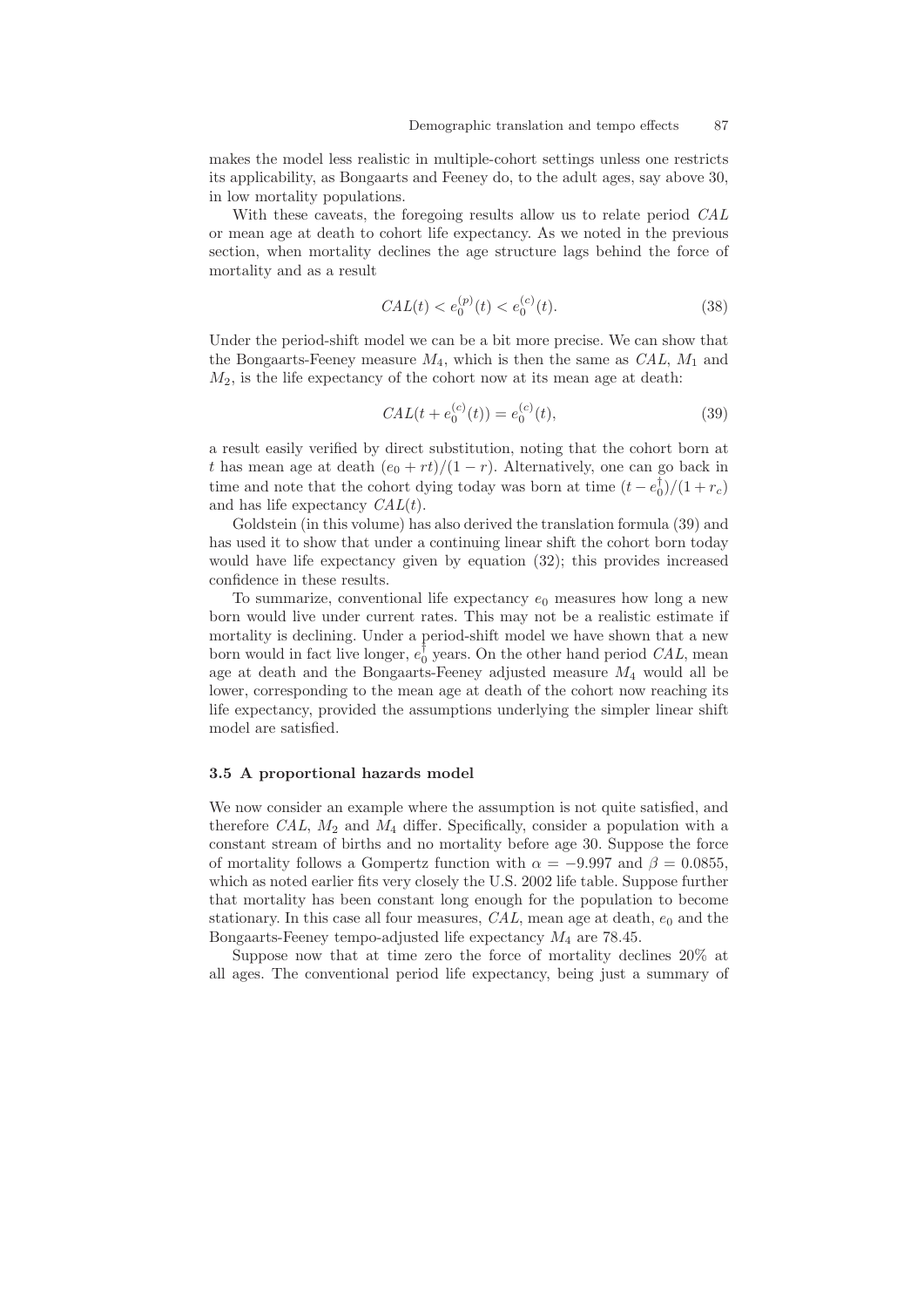age-specific mortality, would increase instantly to 80.97 to reflect this improvement. One has to be careful no to conclude that all cohorts will live this long, as the calculation applies only to the cohort age 30 at time zero, assuming mortality remains constant thereafter. CAL, on the other hand, doesn't change at time zero but starts increasing immediately afterwards as the decline in mortality is reflected on the standardized age distribution. Eventually the population becomes stationary again and CAL reaches 80.97. Figure 5 shows the trajectory of CAL for this example.



**Fig. 5.** Measures of longevity after a one-time reduction in hazard.

Mean age at death doesn't change instantly either. Although this index depends on the observed force of mortality, which is 20% lower at time zero, the reduction factor appears both in the numerator and denominator and cancels out. It is only as the reduction works its way into the age structure that mean age at death starts to increase, eventually reaching 80.97. Figure 5 shows that the trajectory of mean age at death is very similar to CAL. The Bongaarts-Feeney tempo-adjusted measure depends on the force of mortality and a correction factor based on  $r$ , which I estimated using the TMR. (Using a numerical derivative of  $M_2(t)$  gives very similar results except for the first two years.) The key result is that  $M_4$  is very similar to the other two measures. It takes them nearly sixty years to fully reflect the instantaneous change in mortality that occurred at time zero.

The figure also shows cohort life expectancy, estimated assuming that mortality was constant both before and after time zero at the specified level. We plot a cohort's life expectancy on the year when it reaches its mean age at death. We note that the three measures of longevity track the increase in cohort life expectancy, albeit only approximately.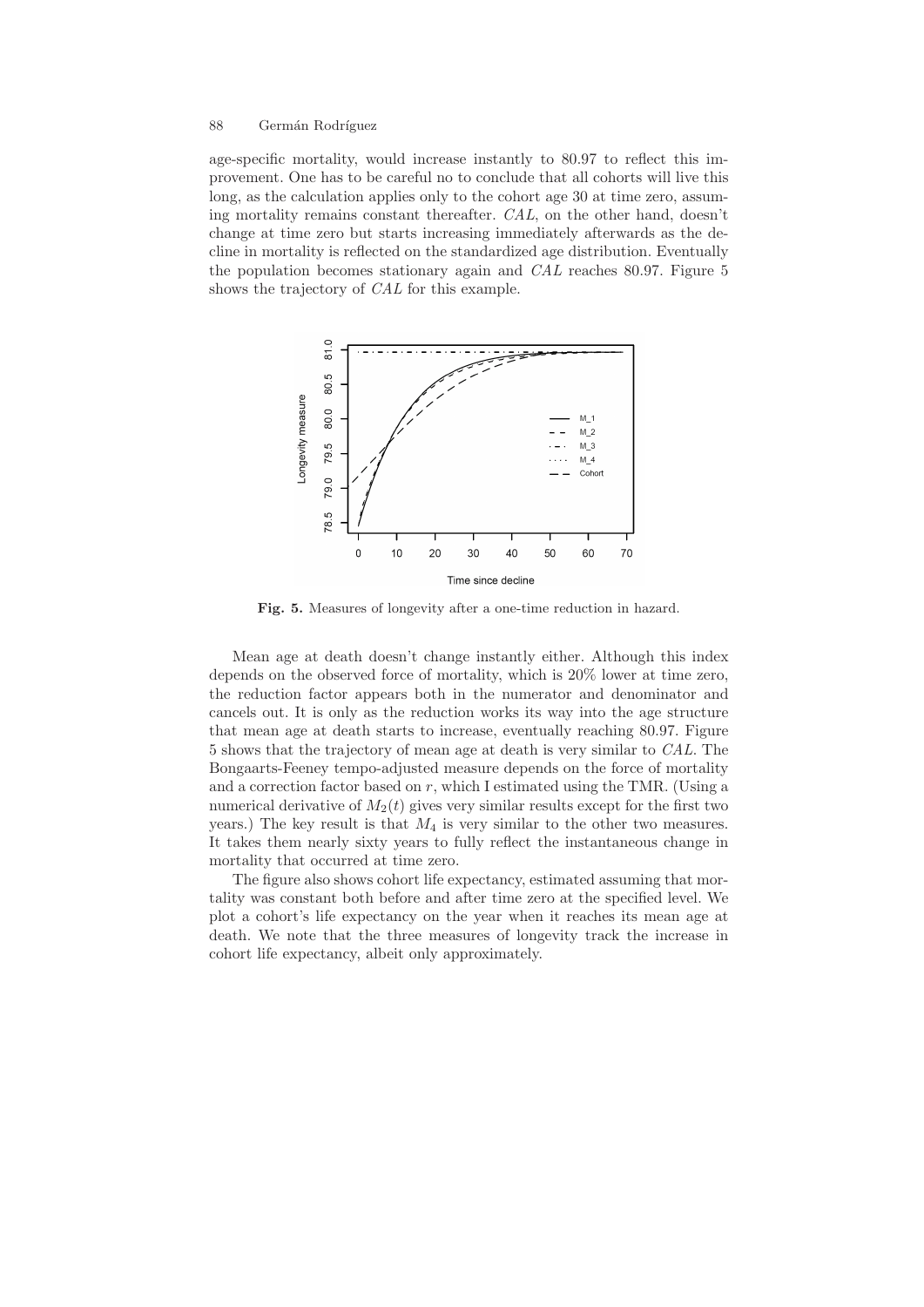# **4 Discussion**

This chapter has emphasized similarities between the analysis of fertility and mortality. I have argued that Ryder's translation formula can be applied quite generally to demographic surfaces. When the surface represents age-specific fertility rates the formula translates period and cohort quantum. When the surface represents survival probabilities the formula translates period and cohort tempo, but using CAL rather than conventional life expectancy. The common theme is that period and cohort demographic summaries can differ in times of change. I believe that labelling these differences a bias or distortion has been unfortunate. Period aggregates provide convenient summaries, while cohort aggregates are often needed to fully understand the underlying process.

I have also stressed the fact that the Bongaarts-Feeney framework is essentially the same for fertility and mortality, postulating a period shift in a cumulative schedule representing average parity or survival probabilities. The shift can be motivated by assuming that all cohorts delay childbearing or postpone death at the same rate, and is closely linked to accelerated failure time models used in survival analysis. The shift results in a proportionate reduction in fertility or mortality rates, which also move to older ages. The model applies to multiple cohorts but requires assuming that later cohorts experience not just a slowing down of time but also a delay in the onset of exposure, an assumption that may be less realistic and, in the case of mortality, requires restricting application to adult ages in low mortality populations. I have also proposed measures of tempo under changing fertility or mortality which complement the Zeng-Land interpretation of the Bongaarts-Feeney adjustment by applying to the same synthetic cohort.

Having stressed similarities between fertility and mortality, it is perhaps appropriate to remind ourselves of some fundamental differences. In the case of fertility a reduction in age-period specific rates could represent changes in the quantum or tempo of fertility: women could be having fewer children or just having them later (or both). By assuming that delays occur at all ages at the same rate the Bongaarts-Feeney framework can ingeniously separate the two types of change. In our illustration we could have misinterpreted a reduction in TFR from 4.0 to 3.2 as a change in completed family size, but because it was accompanied by an annual increase of 0.2 years in mean age of childbearing–which would lead to just such a reduction–we concluded that it was a pure tempo effect. This does not mean, incidentally, that the reduction in period rates is not real. The only way cohorts can still have 4.0 children but over a longer time is by having them at a slower pace. The new measure of tempo introduced here tells us how much longer it would take.

There are two reasons why mortality is different, even if the same periodshift model applies. First, mortality is a pure tempo phenomenon; everyone dies exactly one time and the only question is when. Consequently, a reduction in the period force of mortality can only mean that cohorts are delaying death.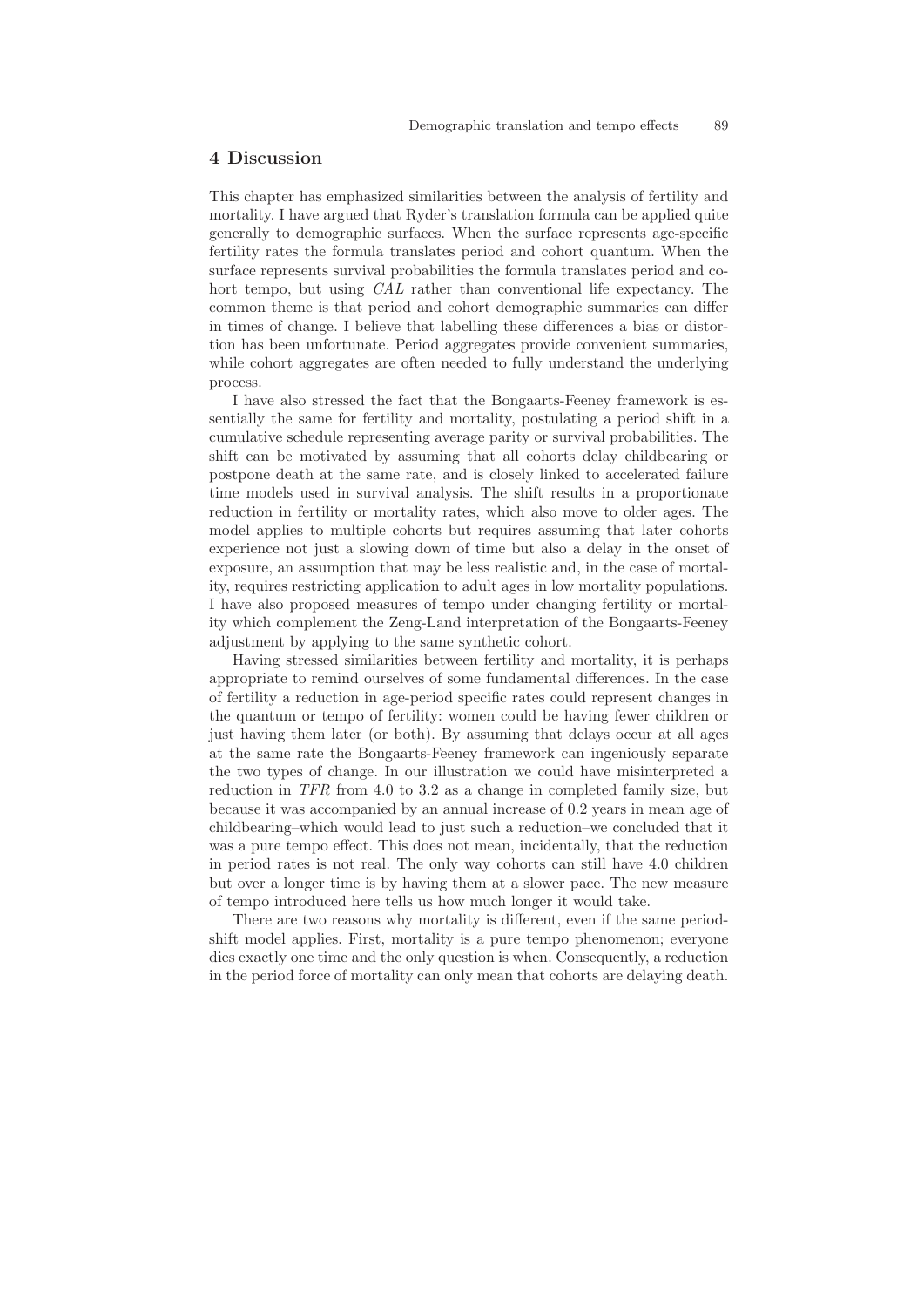There is no risk of misinterpretation, and therefore, one might argue, no need for adjustment. Bongaarts and Feeney implicitly acknowledge this point when they note that mean age at death, which they view as a direct analog of mean age of childbearing, needs no adjustment. They do adjust the force of mortality, of course, but I view this adjustment as merely a device to bring the conventional calculation of life expectancy inline with CAL or mean age at death. I see no bias or distortion in the observed force of mortality, just as I see no bias in age-specific fertility, and the best proof of that is the fact that cohort survival is determined entirely by  $\mu(a, t)$ , not by its tempo-adjusted version. The question then is whether we should use standardized mean age at death or conventional life expectancy as a measure of longevity.

That brings us directly to the second reason why mortality is different, and it has to do with exposure. In fertility all women are exposed to have a birth, whether they have had one before or not, which makes  $f(a, t)$  a true event-exposure rate. Both the cohort and period TFR and mean age of childbearing are summaries of these rates and are not affected by exposure. In the case of mortality only survivors are at risk of dying, which is why analytical interest usually focuses on the force of mortality  $\mu(a, t)$ , which acts on survivors  $S(a, t)$  to produce deaths  $d(a, t)$ . For a cohort the choice of measure is immaterial because exposure is itself determined by the force of mortality and as a result conventional life expectancy and mean age at death are identical. For a period the two measures can be quite different when mortality is changing. Conventional life expectancy depends only on the period force of mortality  $\mu(a, t)$ , whereas mean age at death depends also on  $S(a, t)$  and thus on the population's past mortality history. We have seen that under the strong assumption of a linear-shift model, mean age at death coincides with the life expectancy of the cohort now reaching its mean age at death.

The question we asked at the outset, 'How long do we live?', can thus be seen to have different answers depending on our precise definition of 'we'. Conventional life expectancy applies to a hypothetical cohort that is exposed to a constant set of rates. It has the great merit of also applying to everyone else when mortality is constant. But when mortality is changing the construction is less useful; why ask how long someone would live subject to these rates if they are changing? We know that they would probably live longer than that, and we can estimate how much longer if we are willing to make strong assumptions about future changes. In particular, a continuing linear shift to older ages leads to  $e_0^{\dagger}$ , the simple measure of life expectancy under changing mortality proposed here. It is also the case that when mortality is declining no cohort has yet lived that long, or even as long as  $e_0$  would imply. The Bongaarts-Feeney measure tells us how long those dying today have lived, standardizing for cohort size, when the proportionality assumption holds. The fact that those dying today haven't lived as long as today's newborns will probably live, under either fixed or changing rates, is not a bias or distortion; it's just a fact of life.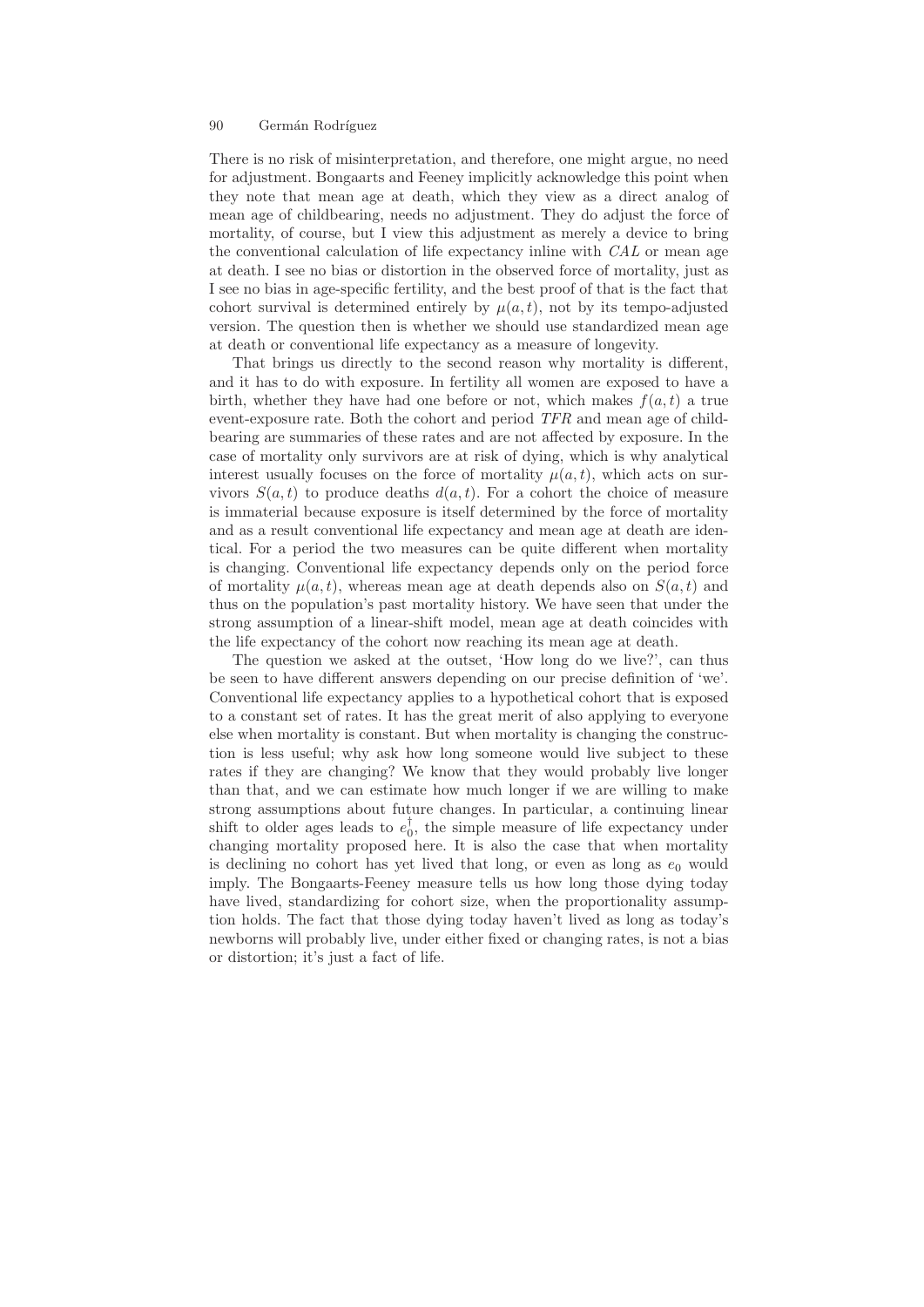The foregoing discussion has emphasized the practical interpretation of various measures of longevity while implicitly accepting the conventional view that mortality change is driven by the hazard function. But the Bongaarts-Feeney approach is fundamentally different; it views mortality change as driven by gains in longevity that shift the age distribution. This deflates the hazard by a factor  $1 - r$  and shifts it to older ages. Unfortunately, it is difficult to differentiate these frameworks empirically because the age patterns in low-mortality countries are very close to a Gompertz model, where a proportionate reduction in the hazard cannot be distinguished from a shift to older ages. But if mortality were to stop declining we would soon know, because the period-shift model predicts an increase in the hazard as the factor  $1-r$  disappears and our past catches up with us, whereas the conventional view is that the hazard would stay constant. Faced with such choice, one may very well prefer to see hazards continue to decline and live longer with the uncertainty.

# **Acknowledgments**

I am grateful to John Bongaarts and James Vaupel for inviting me to participate in the Workshop on Tempo Effects in Mortality held in New York, November 18-19, 2004, sponsored by the Max Planck Institute for Demographic Research and the Population Council. I learned a lot from all the participants. I am also grateful to John Bongaarts for detailed comments on an earlier draft and for a stimulating email exchange.

# **References**

- Arias, E. (2004). United States life tables, 2002. National Vital Statistics Reports, 53(6):271–291.
- Bongaarts, J. and Feeney, G. Estimating mean lifetime. In this volume, also published in Proceedings of the National Academy of Sciences, 100(23):13127–13133. 2003.
- Bongaarts, J. and Feeney, G. The quantum and tempo of life-cycle events. In this volume, also published in in Vienna Yearbook of Population Research, pages 115–151. 2006.
- Bongaarts, J. and Feeney, G. (1998). On the quantum and tempo of fertility. Population and Development Review, 24(2):271–291.
- Bongaarts, J. and Feeney, G. (2000). On the quantum and tempo of fertility: Reply. Population and Development Review, 26(3):560–564.
- Bongaarts, J. and Feeney, G. (2002). How long do we live? Population and Development Review, 28(1):13–29.
- Coale, A. J. (1971). Age patterns of marriage. Population Studies, 25(2):193– 214.